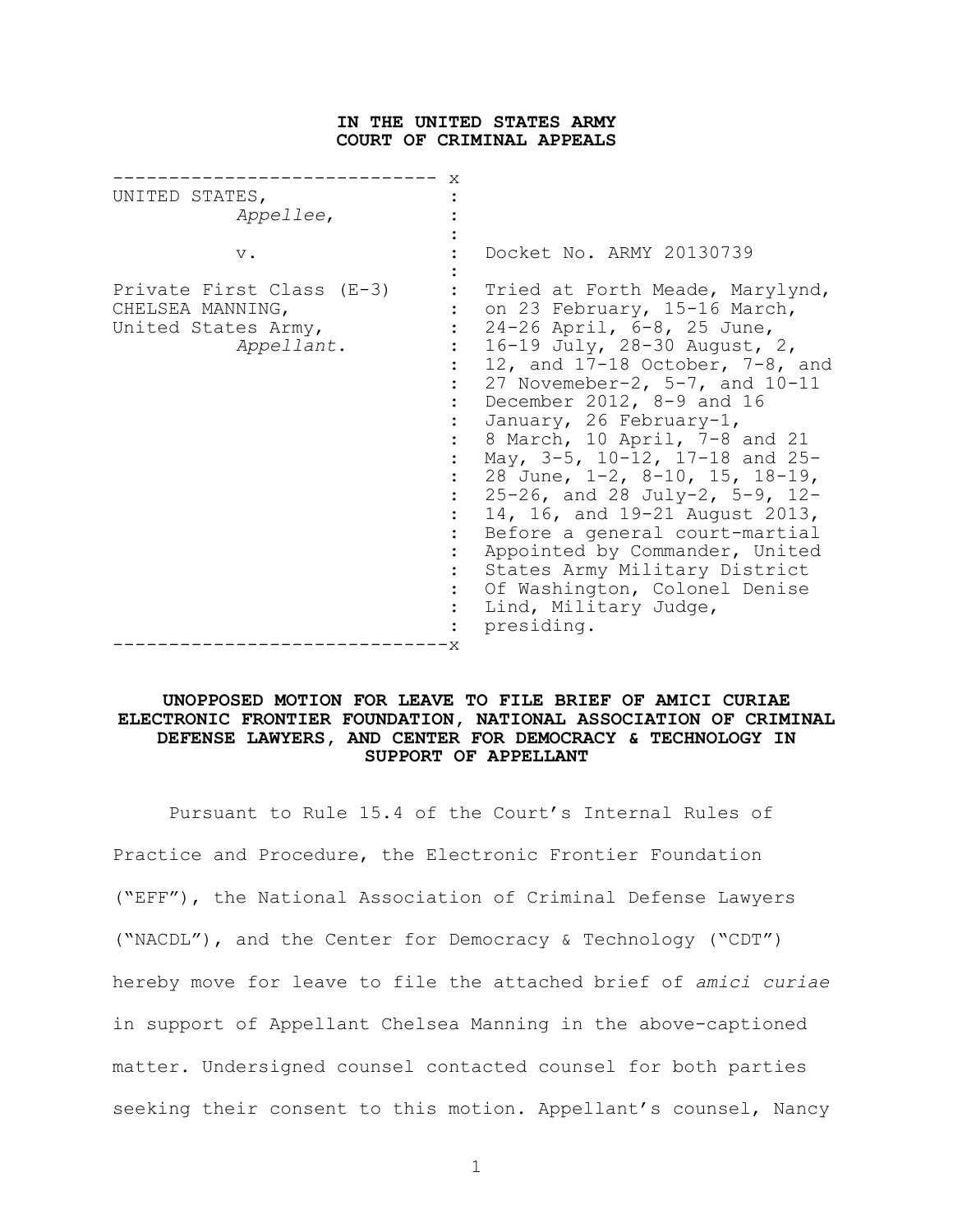Hollander, consented to the filing of the attached brief, and Appellee's counsel, CPT Christopher A. Clausen, indicated that the government has no objection.

Amici file the attached brief to draw the Court's attention to the significant issues presented by the lower court's application of the federal anti-hacking statute, the Computer Fraud and Abuse Act ("CFAA"). Amici's brief provides the Court with a unique perspective and will assist the Court in understanding the implications of the lower court's decision. Good cause thus exists for this Court to grant Amici's motion for leave.

#### **1. Statement of Interest**

EFF is a non-profit, member-supported civil liberties organization working to protect consumer interests, innovation, and free expression in the digital world. With over 24,000 active donors and dues-paying members, EFF represents the interests of technology users in both court cases and broader policy debates surrounding the application of law in the digital age, and it publishes a comprehensive archive of digital civil liberties information at www.eff.org. EFF is particularly interested in the principled and fair application of computer crime laws generally and the CFAA specifically. In that regard, EFF has served as counsel or amicus in key cases addressing the CFAA. *See United States v. Valle*, 807 F.3d 508 (2nd Cir. 2015)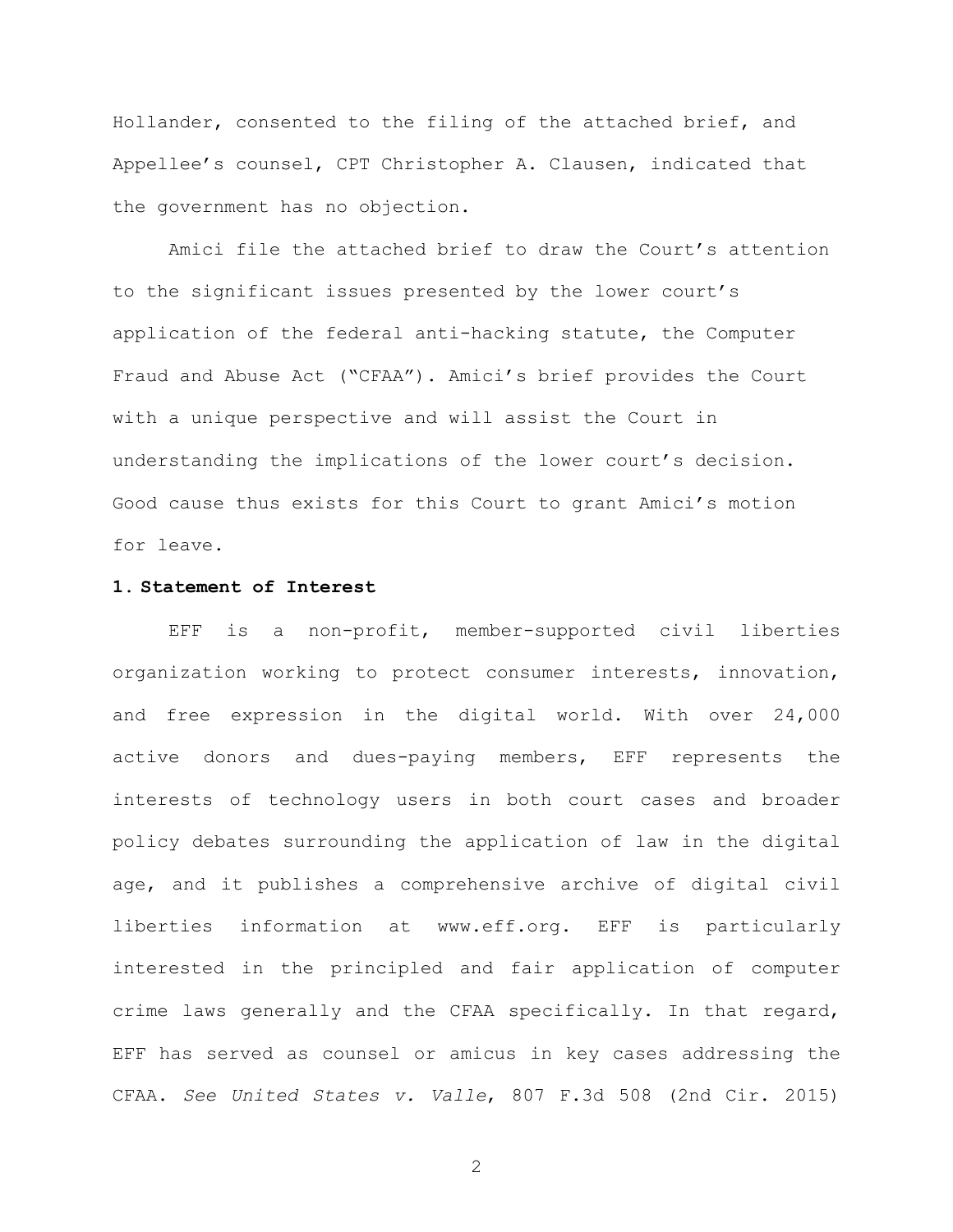(amicus); *United States v. Auernheimer*, 748 F.3d 525 (3d Cir. 2014) (appellate co-counsel); *United States v. Nosal*, 676 F.3d 854 (9th Cir. 2012) (en banc) (amicus); *United States v. Cioni*, 649 F.3d 276 (4th Cir. 2011) (amicus); *Craigslist, Inc. v. 3Taps*, Inc., 964 F. Supp. 2d 1178 (N.D. Cal. 2013) (amicus); *United States v. Drew*, 259 F.R.D. 449 (C.D. Cal. 2009) (amicus).

NACDL is a nonprofit voluntary professional bar association that works on behalf of criminal defense attorneys to ensure justice and due process for those accused of crime or misconduct. NACDL was founded in 1958. It has a nationwide membership of approximately 9,000 direct members in 28 countries, and 90 state, provincial and local affiliate organizations totaling up to 40,000 attorneys. NACDL's members include private criminal defense lawyers, public defenders, military defense counsel, law professors, and judges. NACDL files numerous amicus briefs each year in the U.S. Supreme Court and other courts, including the military courts, to provide assistance in cases that present issues of broad importance to criminal defendants, criminal defense lawyers, and the criminal justice system as a whole. In furtherance of NACDL's mission to safeguard fundamental constitutional rights, the Association often appears as amicus in cases involving overcriminalization. NACDL is particularly interested in this case given its concerns about the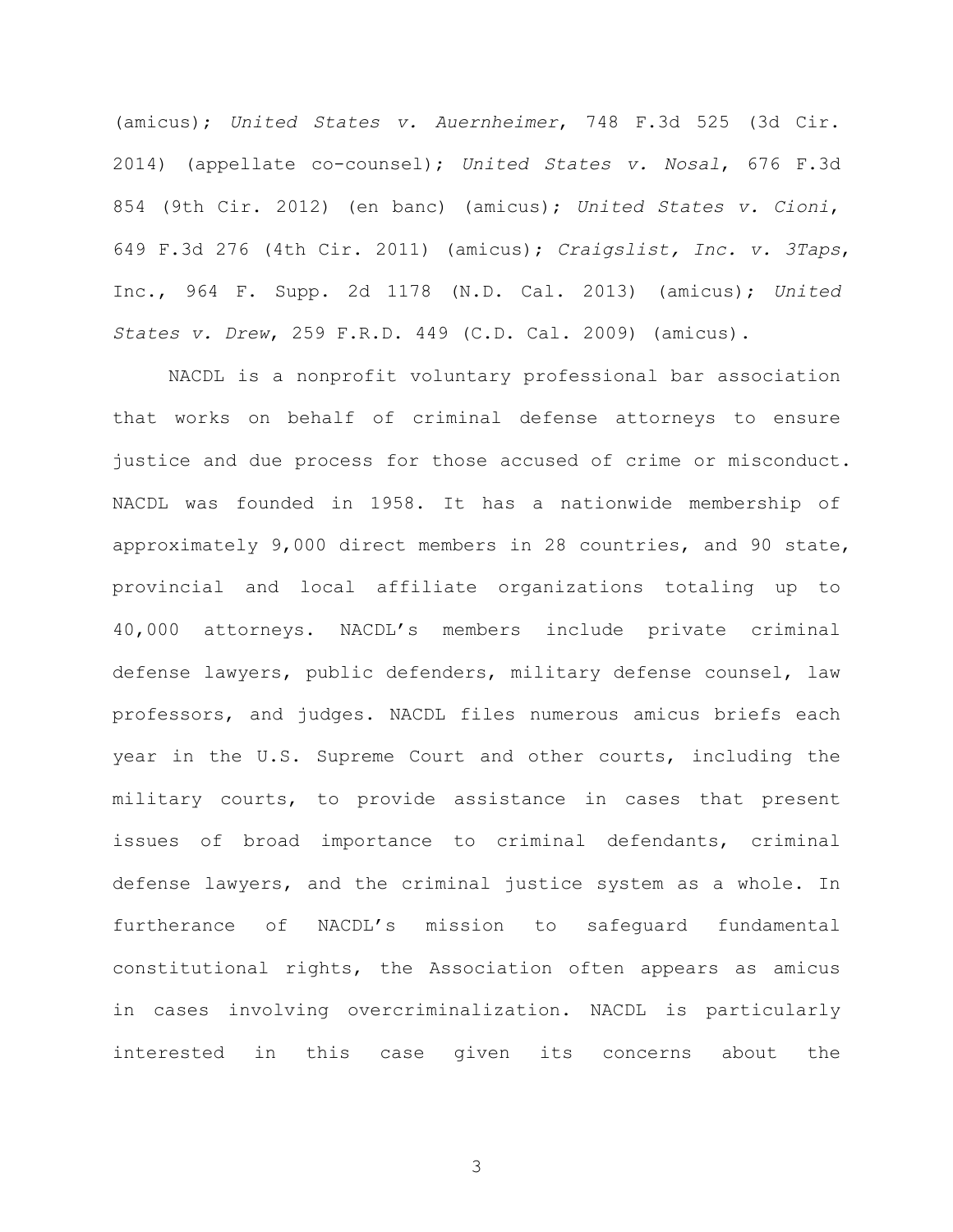implications of the overbroad application of criminal laws, including the CFAA.

CDT is a nonprofit public interest group that seeks to promote free expression, privacy, individual liberty, and technological innovation on the open, decentralized Internet. CDT supports laws, corporate policies, and technical tools that protect the civil liberties of Internet users. CDT represents the public's interest in an open Internet and promotes the constitutional and democratic values of free expression, privacy, and individual liberty.

#### **2. Amici Are Not Affiliated With Any Party.**

No party's counsel authored this brief in whole or in part, and neither any party, nor any party's counsel, contributed money towards the preparation of this brief. No person other than Amici, its members, or its counsel contributed money that was intended to fund preparing or submitting this brief. EFF has counseled Appellant regarding the receipt of reading materials (unrelated to this case) in prison, but has not counseled Appellant in the above-captioned case or in any other capacity.

# **3. Amici's Brief Offers a Unique Perspective and Does Not Merely Duplicate the Brief of Appellant.**

Finally, Amici's brief does not merely duplicate Appellant's brief. Rather, it provides the Court with a unique and important perspective on the broader policy considerations of the lower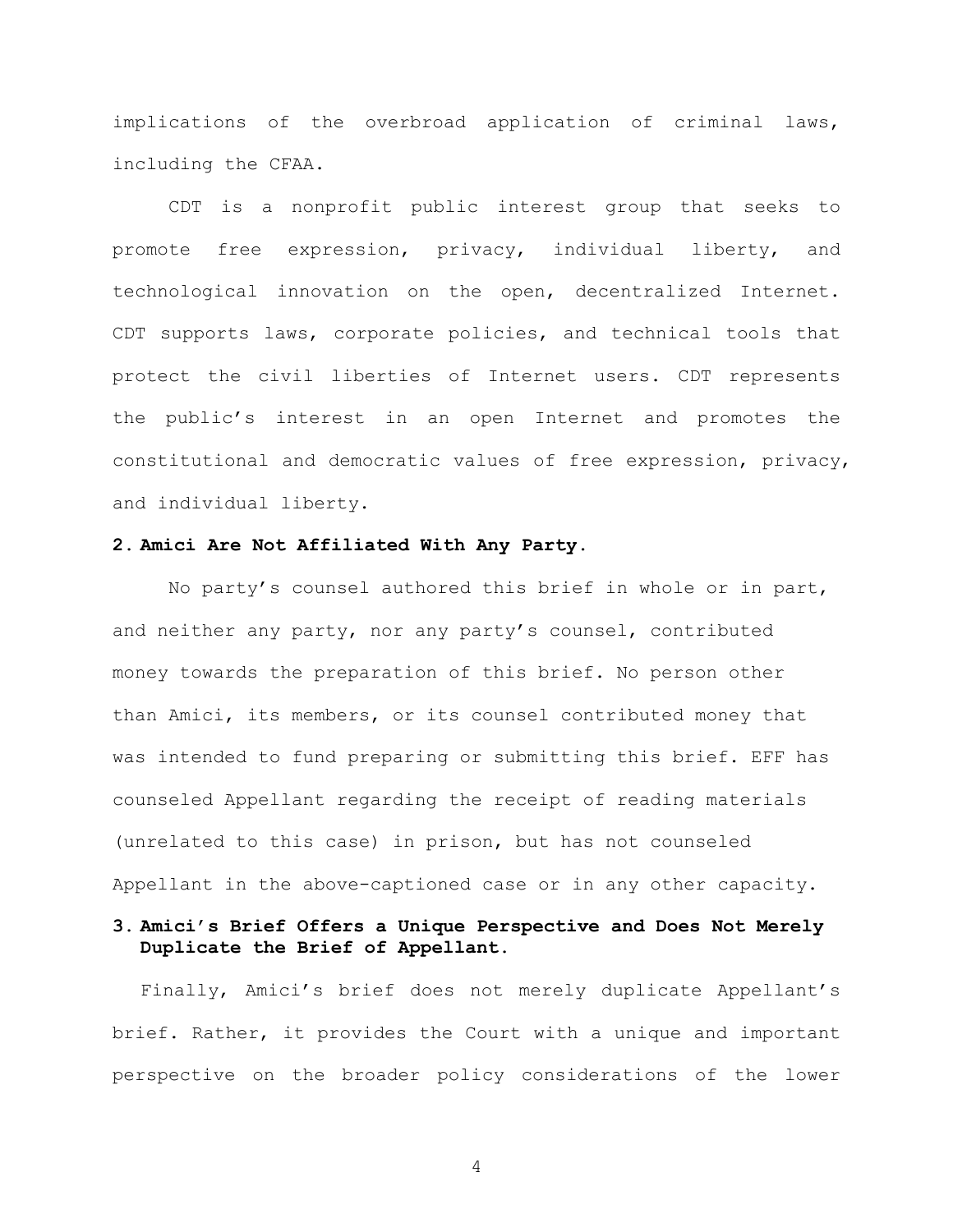court's application of the CFAA-a perspective not offered by either party. Amici's brief will thus assist the Court in understanding a significant issue presented in this appeal.

# 4. Conclusion

For the reasons discussed above, Amici respectfully request that this Court grant leave to file the accompanying brief.

Date: San Francisco, California 17 May 2016

Respectfully submitted,

Williams

Jamie Andrew Crocker ELECTRONIC FRONTIER FOUNDATION 815 Eddy Street San Francisco, CA 94109 Tel: (415) 436-9333 Fax: (415) 436-9993 jamie@eff.org

Counsel for Amici Curiae<sup>1</sup> Electronic Frontier Foundation, National Association of Criminal Defense Lawyers, and Center for Democracy & Technology

<sup>&</sup>lt;sup>1</sup> Above-listed counsel are not admitted to practice before this Court and therefore request permission, pursuant to Rule 8(c) of the Court of Criminal Appeals Rules of Practice and Procedure, to appear pro hac vice for the limited purpose of submitting the attached amicus brief. Good cause exists to grant this request given the serious nature of the issues at stake in this case. Counsel are members in good standing of the bar in California and are admitted to practice before various federal courts.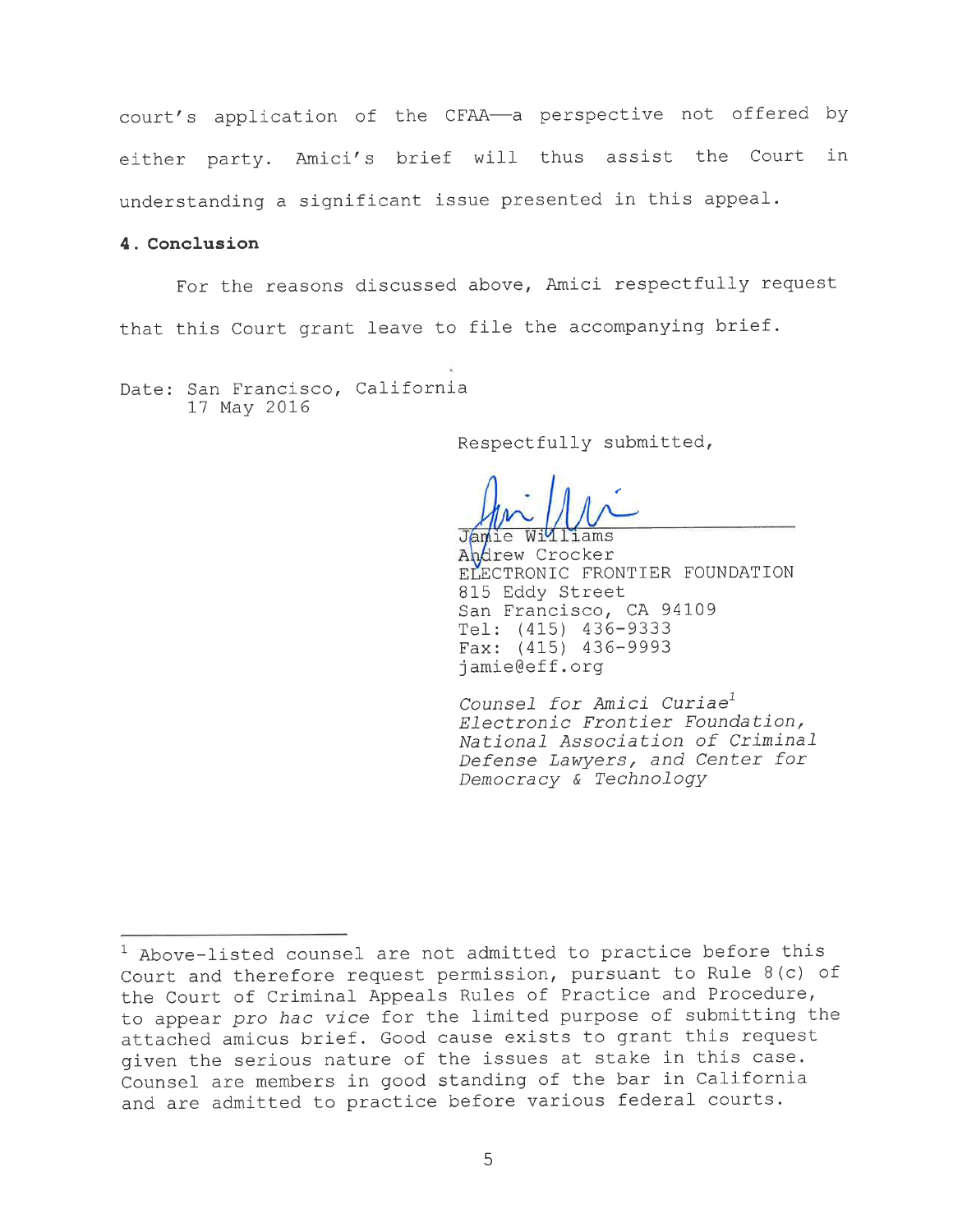### **IN THE UNITED STATES ARMY COURT OF CRIMINAL APPEALS**

| UNITED STATES,<br>Appellee,<br>$V$ .<br>Private First Class (E-3)<br>CHELSEA MANNING,<br>United States Army,<br>Appellant. | X | Docket No. ARMY 20130739<br>Tried at Fort Meade, Maryland,<br>on 23 February, 15-16 March,<br>24-26 April, 6-8, 25 June,<br>16-19 July, 28-30 August, 2,<br>12, and $17-18$ October, $7-8$ , and<br>27 Novemeber-2, $5-7$ , and $10-11$<br>December 2012, 8-9 and 16<br>January, 26 February-1,<br>8 March, 10 April, 7-8 and 21<br>May, 3-5, 10-12, 17-18 and 25- |
|----------------------------------------------------------------------------------------------------------------------------|---|--------------------------------------------------------------------------------------------------------------------------------------------------------------------------------------------------------------------------------------------------------------------------------------------------------------------------------------------------------------------|
|                                                                                                                            |   | 28 June, 1-2, 8-10, 15, 18-19,<br>$25-26$ , and 28 July-2, 5-9, 12-<br>14, 16, and 19-21 August 2013,                                                                                                                                                                                                                                                              |
|                                                                                                                            | X | Before a general court-martial<br>Appointed by Commander, United<br>States Army Military District<br>Of Washington, Colonel Denise<br>Lind, Military Judge,<br>presiding.                                                                                                                                                                                          |

### **BRIEF OF AMICI CURIAE ELECTRONIC FRONTIER FOUNDATION, NATIONAL ASSOCIATION OF CRIMINAL DEFENSE LAWYERS, AND CENTER FOR DEMOCRACY & TECHNOLOGY IN SUPPORT OF APPELLANT**

Jamie Williams Andrew Crocker ELECTRONIC FRONTIER FOUNDATION 815 Eddy Street San Francisco, CA 94109 Tel: (415)436-9333 Fax: (415) 436-9993 jamie@eff.org

*Counsel for Amici Curiae Electronic Frontier Foundation, National Association of Criminal Defense Lawyers, and Center for Democracy & Technology*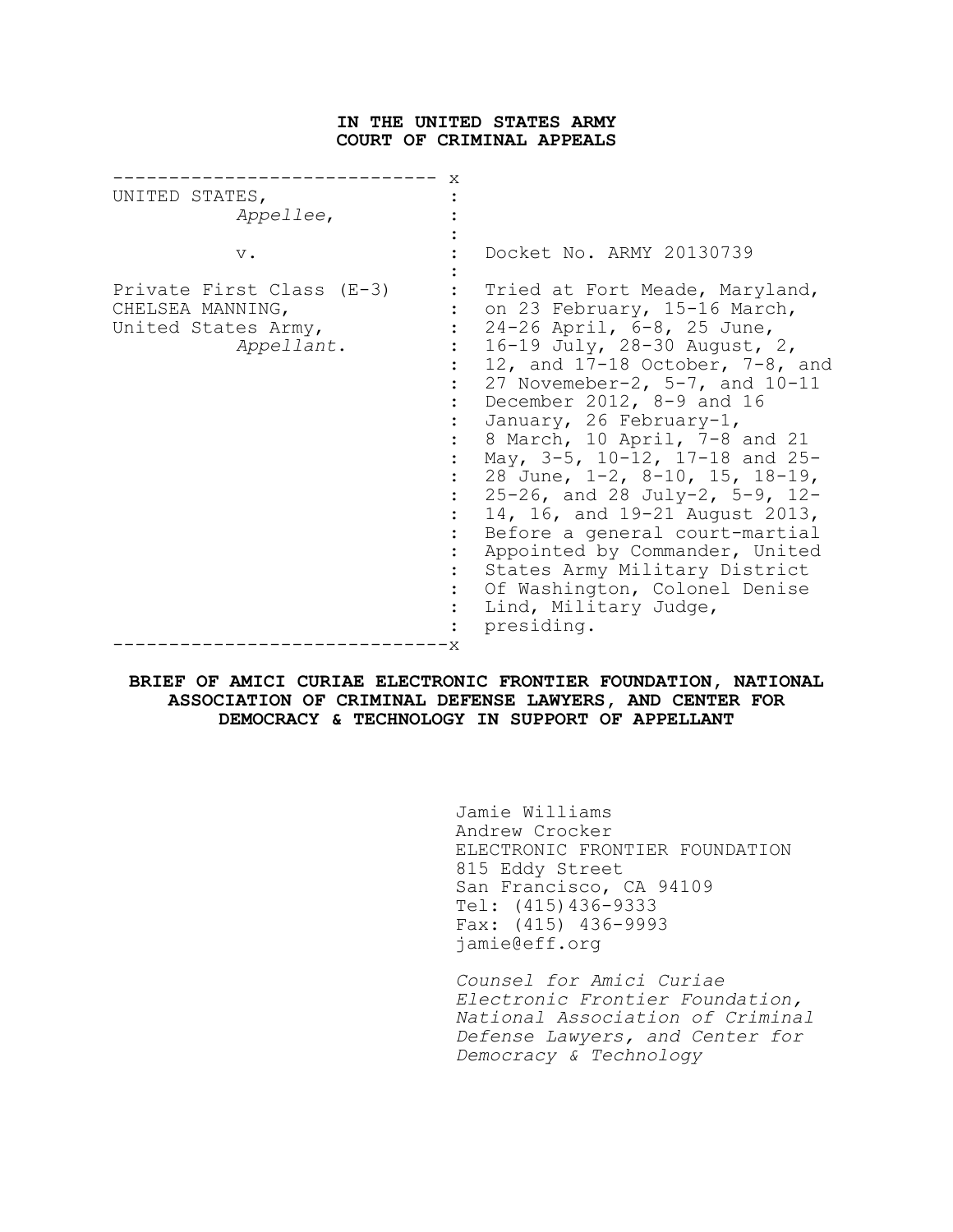# **Index of Brief**

|    | 1. The Computer Fraud and Abuse Act Does Not Prohibit<br>Violations of Computer Use Restrictions, Such as the |
|----|---------------------------------------------------------------------------------------------------------------|
| a) | The CFAA was meant to target "hacking," not<br>violations of computer use restrictions.  5                    |
| b) | Written, policy-based restrictions on manner of<br>access are restrictions on use.  12                        |
|    | 2. The Lower Court's Broad Reading of the CFAA Renders<br>the Statute Unconstitutionally Vague 19             |
|    | a) Corporate policies do not provide sufficient<br>notice of what conduct is prohibited.  20                  |
| b) | Basing CFAA liability on violations of use<br>restrictions would permit capricious enforcement                |
|    |                                                                                                               |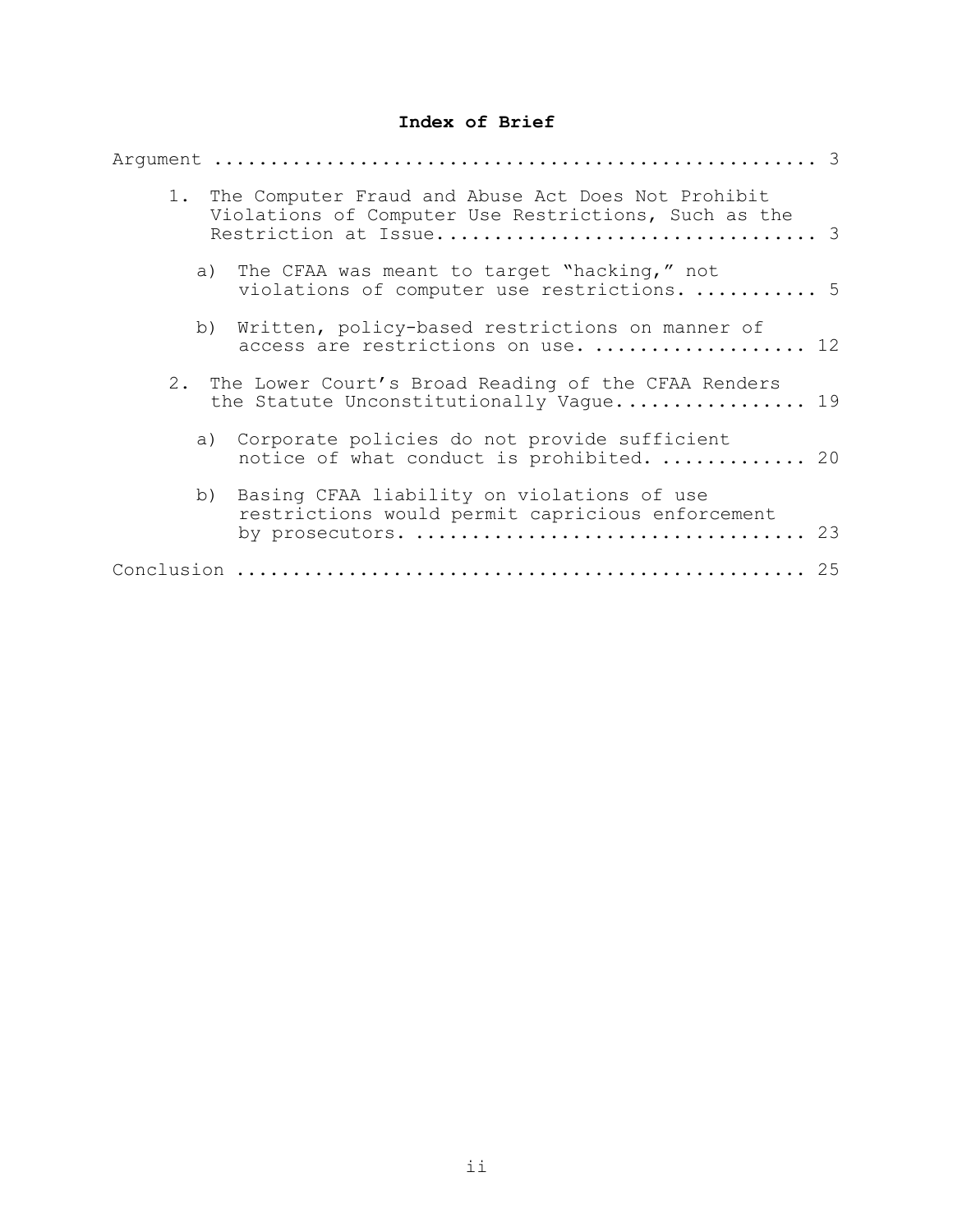# **Table of Authorities**

# **Cases**

| Advanced Fluid Systems, Inc. v. Huber,<br>28 F. Supp. 3d 306 (M.D. Pa. 2014)  10                          |  |
|-----------------------------------------------------------------------------------------------------------|--|
| Bell Aerospace Servs., Inc. v. U.S. Aero Servs., Inc.,<br>690 F. Supp. 2d 1267 (M.D. Ala. 2010)  10       |  |
| Black & Decker, Inc. v. Smith,<br>568 F. Supp. 2d 929 (W.D. Tenn. 2008)  10                               |  |
| Bouie v. City of Columbia,                                                                                |  |
| Clarity Servs., Inc. v. Barney,<br>698 F. Supp. 2d 1309 (M.D. Fla. 2010)  10                              |  |
| Cloudpath Networks, Inc. v. SecureW2 B.V.,<br>_ F. Supp. 3d _, 2016 WL 153127 (D. Colo. Jan. 13, 2016) 10 |  |
| Connally v. Gen. Const. Co.,                                                                              |  |
| Craigslist, Inc. v. 3Taps Inc.,<br>942 F. Supp. 2d 962 (N.D. Cal. 2013)  15, 16                           |  |
| Craigslist, Inc. v. 3Taps, Inc.,<br>964 F. Supp. 2d 1178 (N.D. Cal. 2013)  6, 16                          |  |
| Cranel Inc. v. Pro Image Consultants Group, LLC,<br>57 F. Supp. 3d 838 (S.D. Ohio 2014)  10               |  |
| Cvent, Inc. v. Eventbrite, Inc.,<br>739 F. Supp. 2d 927 (E.D. Va. 2010)  7, 14                            |  |
| Diamond Power Int'l., Inc. v. Davidson,<br>540 F. Supp. 2d 1322 (N.D. Ga. 2007)  10                       |  |
| Dresser-Rand Co. v. Jones,<br>957 F. Supp. 2d 610 (E.D. Pa. 2013)  10, 11                                 |  |
| EF Cultural Travel BV v. Explorica, Inc.,<br>274 F.3d 577 (1st Cir. 2001)  11                             |  |
| Enhanced Recovery Co., LLC v. Frady,<br>2015 WL 1470852 (M.D. Fla. Mar. 31, 2015)  10                     |  |
| Experian Marketing Solutions, Inc. v. Lehman,<br>2015 WL 5714541 (W.D. Mich. Sept. 29, 2015)  10          |  |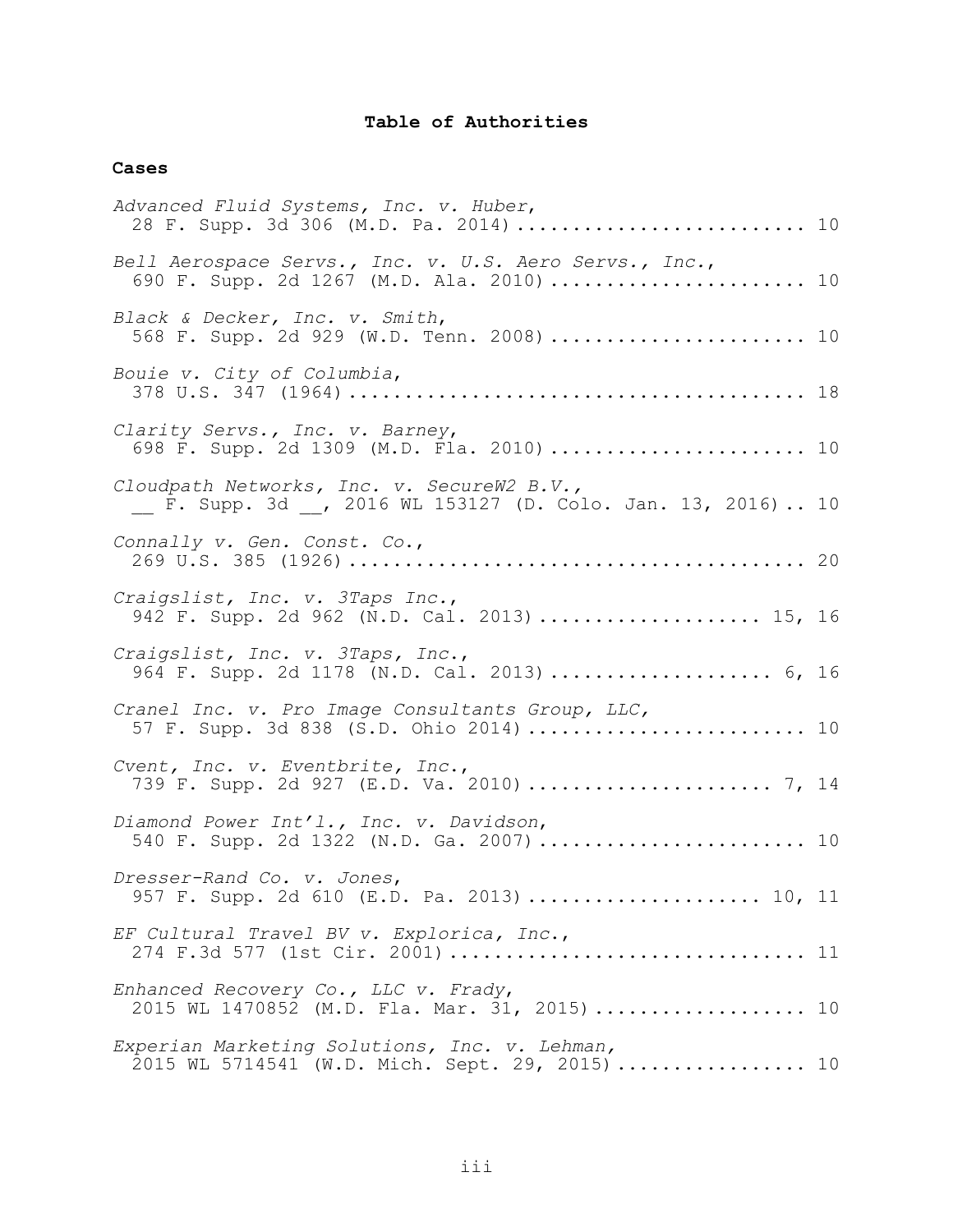| Giles Const., LLC v. Tooele Inventory Solution, Inc.,<br>2015 WL 3755863 (D. Utah Jun. 16, 2015) 10          |
|--------------------------------------------------------------------------------------------------------------|
| Grayned v. Rockford,                                                                                         |
| IBP, Inc. v. Alvarez,                                                                                        |
| Int'l Airport Ctrs. v. Citrin,                                                                               |
| Int'l Ass'n of Machinists & Aerospace Workers v. Werner-Masuda,<br>390 F. Supp. 2d 479 (D. Md. 2005)  6, 10  |
| Koch Industries,<br>2011 WL 1775765 (D. Utah May 9, 2011)  14                                                |
| Kolender v. Lawson,                                                                                          |
|                                                                                                              |
| Lane v. Brocq,<br>2016 WL 1271051 (N.D. Ill., March 28, 2016)  10                                            |
| Leocal v. Ashcroft,                                                                                          |
| Lewis-Burke Associates, LLC v. Widder,                                                                       |
| LVRC Holdings LLC v. Brekka,<br>581 F.3d 1127 (9th Cir. 2009)  passim                                        |
| Milner v. Dep't of Navy,                                                                                     |
| Nat'l City Bank, N.A. v. Republic Mortgage Home Loans,<br>2010 WL 959925 (W.D. Wash. Mar. 12, 2010)  10      |
| Power Equipment Maintenance, Inc. v. AIRCO Power Services, Inc.,<br>953 F. Supp. 2d 1290 (S.D. Ga. 2013)  10 |
| Pulte Homes, Inc. v. Laborer's Int'l Union of N. Am.,                                                        |
| ReMedPar, Inc. v. AllParts Med., LLC,<br>683 F. Supp. 2d 605 (M.D. Tenn. 2010)  10                           |
| Shamrock Foods Co. v. Gast,<br>535 F. Supp. 2d 962 (D. Ariz. 2008)  10                                       |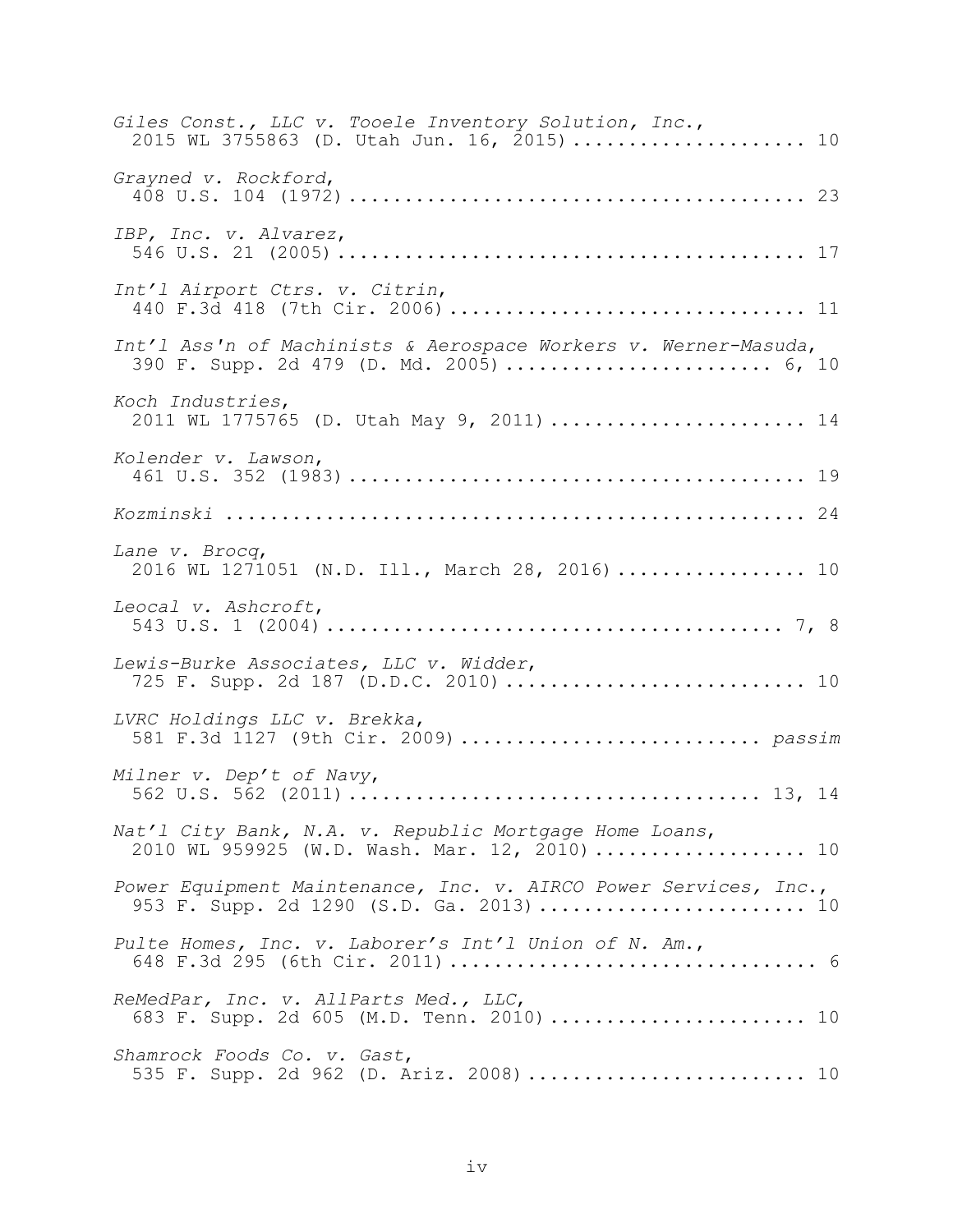| Skilling v. United States,                                                                                                  |
|-----------------------------------------------------------------------------------------------------------------------------|
| United States v. John,<br>597 F.3d 263 (5th Cir. 2010)  11                                                                  |
| United States v. Kozminski,                                                                                                 |
| United States v. Lanier,                                                                                                    |
| United States v. Nosal,<br>676 F.3d 854 (9th Cir. 2012)  passim                                                             |
| United States v. Rodriquez,<br>628 F.3d 1258 (11th Cir. 2010)  11                                                           |
| United States v. Santos,                                                                                                    |
| United States v. Stevens,                                                                                                   |
| United States v. Valle,<br>807 F.3d 508 (2nd Cir. 2015)  passim                                                             |
| WEC Carolina Energy v. Miller,<br>687 F.3d 199 (4th Cir. 2012)  passim                                                      |
| Wentworth-Douglass Hospital v. Young & Novis Professional<br>Association,<br>2012 WL 2522963 (D.N.H. June 29, 2012)  16, 17 |
| Statutes                                                                                                                    |
| 18 U.S. Code § 1030, The Computer Fraud and Abuse Act  passim                                                               |
| Other Authorities                                                                                                           |
| Dartmouth College, Employment Policies and Procedures Manual . 22                                                           |
|                                                                                                                             |
| Orin S. Kerr, Vagueness Challenges to the Computer Fraud<br>and Abuse Act, 94 Minn. L. Rev. 1561 (2010)  21                 |
| Susan M. Heathfield, Internet and Email Policy  22                                                                          |

The American Heritage Dictionary (5th ed.) ..................... 4

Virginia Dep't of Human Resource Management, Use of the Internet and Electronic Communications Systems............... 22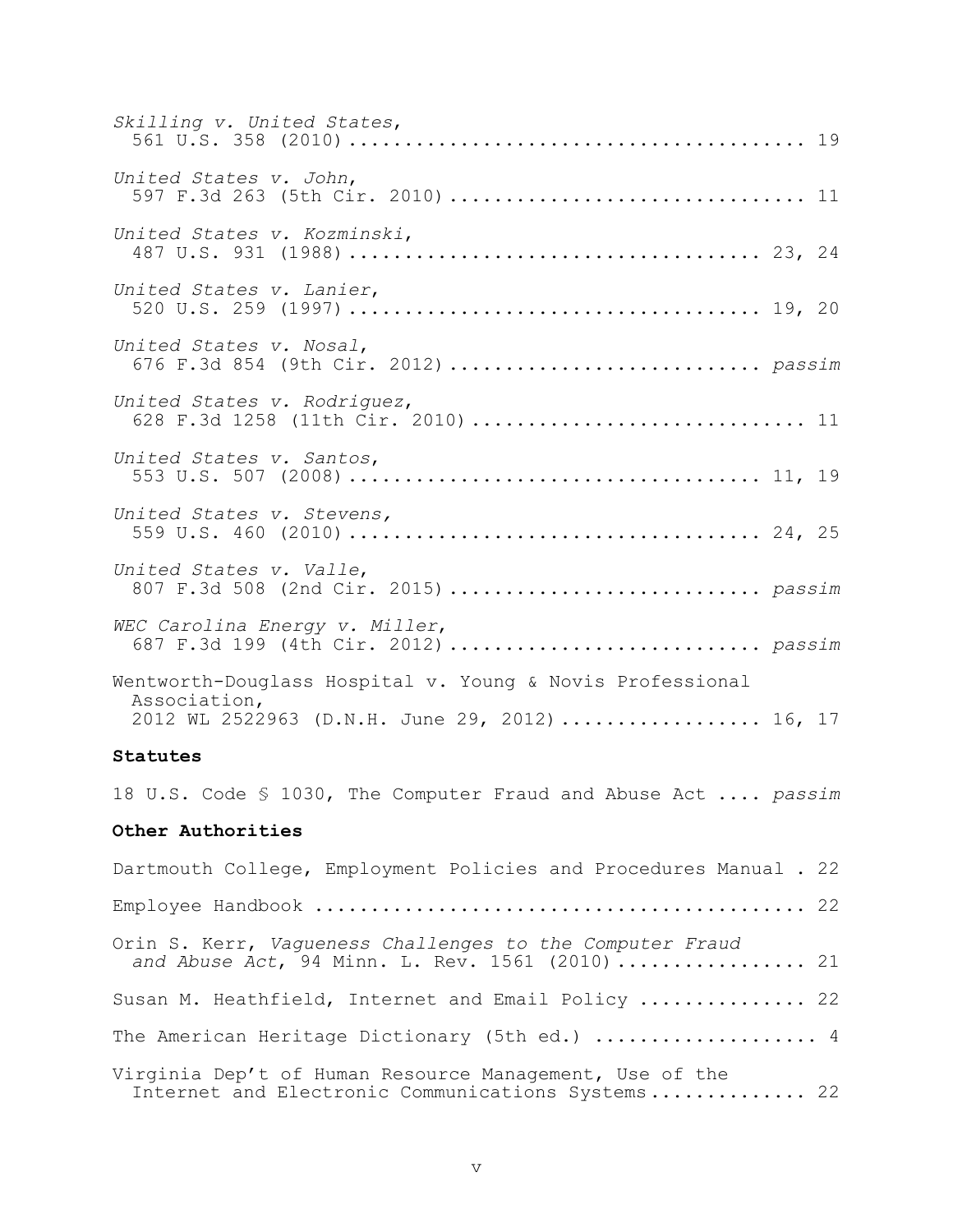# **Administrative Cases**

|  |  |  | 1986 U.S.C.C.A.N. 2479 (September 3, 1986)  6  |  |  |  |  |  |
|--|--|--|------------------------------------------------|--|--|--|--|--|
|  |  |  | H.R. Rep. 98-894, at 9, 1984 U.S.C.C.A.N. 3689 |  |  |  |  |  |
|  |  |  | S. Rep. No. 104-357, at 6 (1996)  13           |  |  |  |  |  |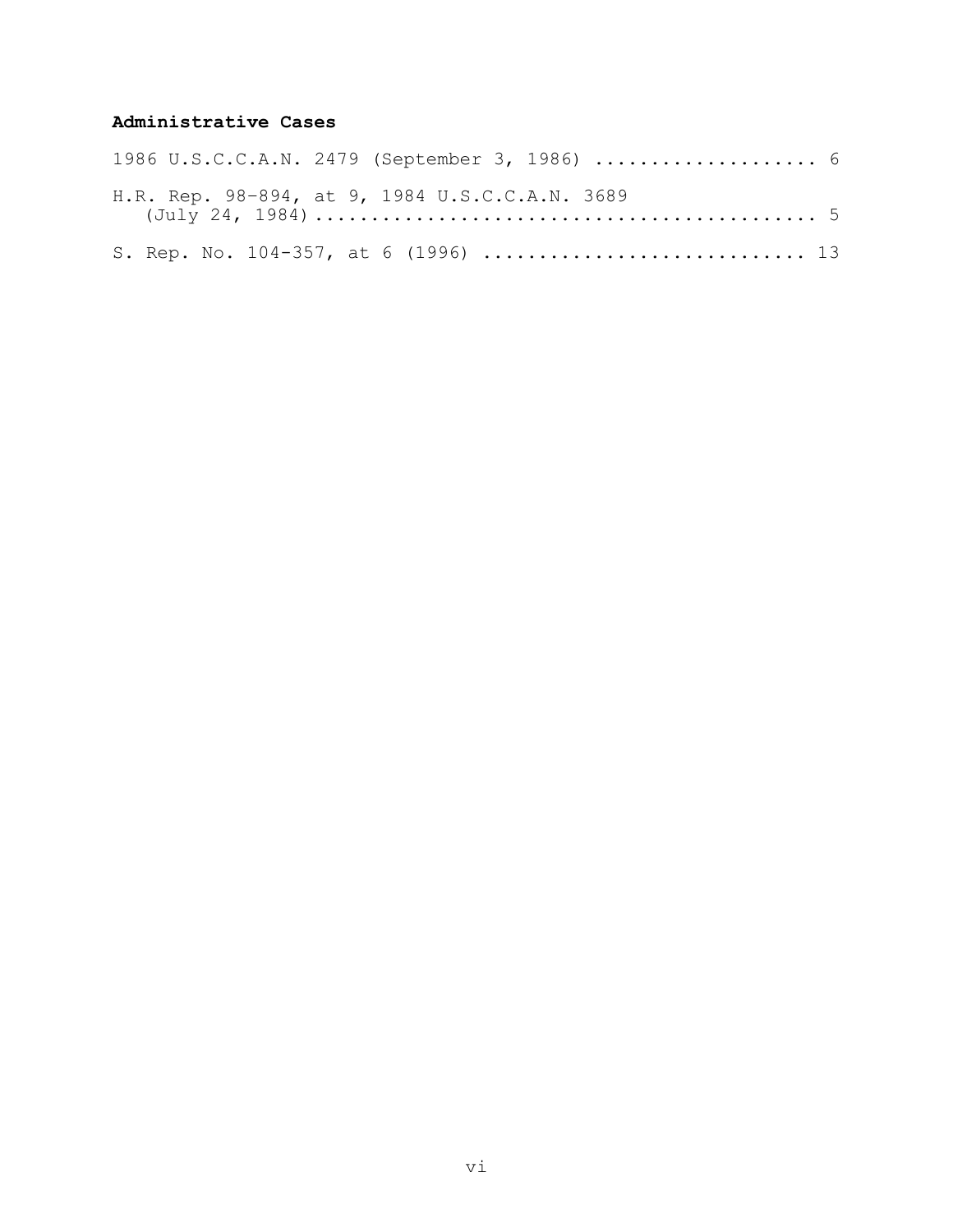#### **IN THE UNITED STATES ARMY COURT OF CRIMINAL APPEALS**

| UNITED STATES,<br>Appellee,<br>$V$ .<br>Private First Class (E-3)<br>CHELSEA MANNING,<br>United States Army,<br>Appellant. | X  | Docket No. ARMY 20130739<br>Tried at Fort Meade, Maryland,<br>on 23 February, 15-16 March,<br>24-26 April, 6-8, 25 June,<br>16-19 July, 28-30 August, 2,<br>12, and $17-18$ October, $7-8$ , and<br>27 Novemeber-2, $5-7$ , and $10-11$<br>December 2012, 8-9 and 16<br>January, 26 February-1,<br>8 March, 10 April, 7-8 and 21<br>May, 3-5, 10-12, 17-18 and 25-<br>28 June, 1-2, 8-10, 15, 18-19,<br>$25 - 26$ , and 28 July-2, 5-9, 12-<br>14, 16, and 19-21 August 2013,<br>Before a general court-martial<br>Appointed by Commander, United<br>States Army Military District |
|----------------------------------------------------------------------------------------------------------------------------|----|------------------------------------------------------------------------------------------------------------------------------------------------------------------------------------------------------------------------------------------------------------------------------------------------------------------------------------------------------------------------------------------------------------------------------------------------------------------------------------------------------------------------------------------------------------------------------------|
|                                                                                                                            | 'Χ | Of Washington, Colonel Denise<br>Lind, Military Judge,<br>presiding.                                                                                                                                                                                                                                                                                                                                                                                                                                                                                                               |

### **BRIEF OF AMICI CURIAE ELECTRONIC FRONTIER FOUNDATION, NATIONAL ASSOCIATION OF CRIMINAL DEFENSE LAWYERS, AND CENTER FOR DEMOCRACY & TECHNOLOGY IN SUPPORT OF APPELLANT**

The Computer Fraud and Abuse Act ("CFAA"), the federal anti-"hacking" statute, was intended to criminalize the circumvention of technical restrictions in order to access data by a person not otherwise entitled to access it. The statute was not intended to criminalize breaches of contract or the misappropriation or misuse of data. The lower court recognized this, adopting the view of the three most recent federal circuit courts to interpret the CFAA's "exceeds authorized access"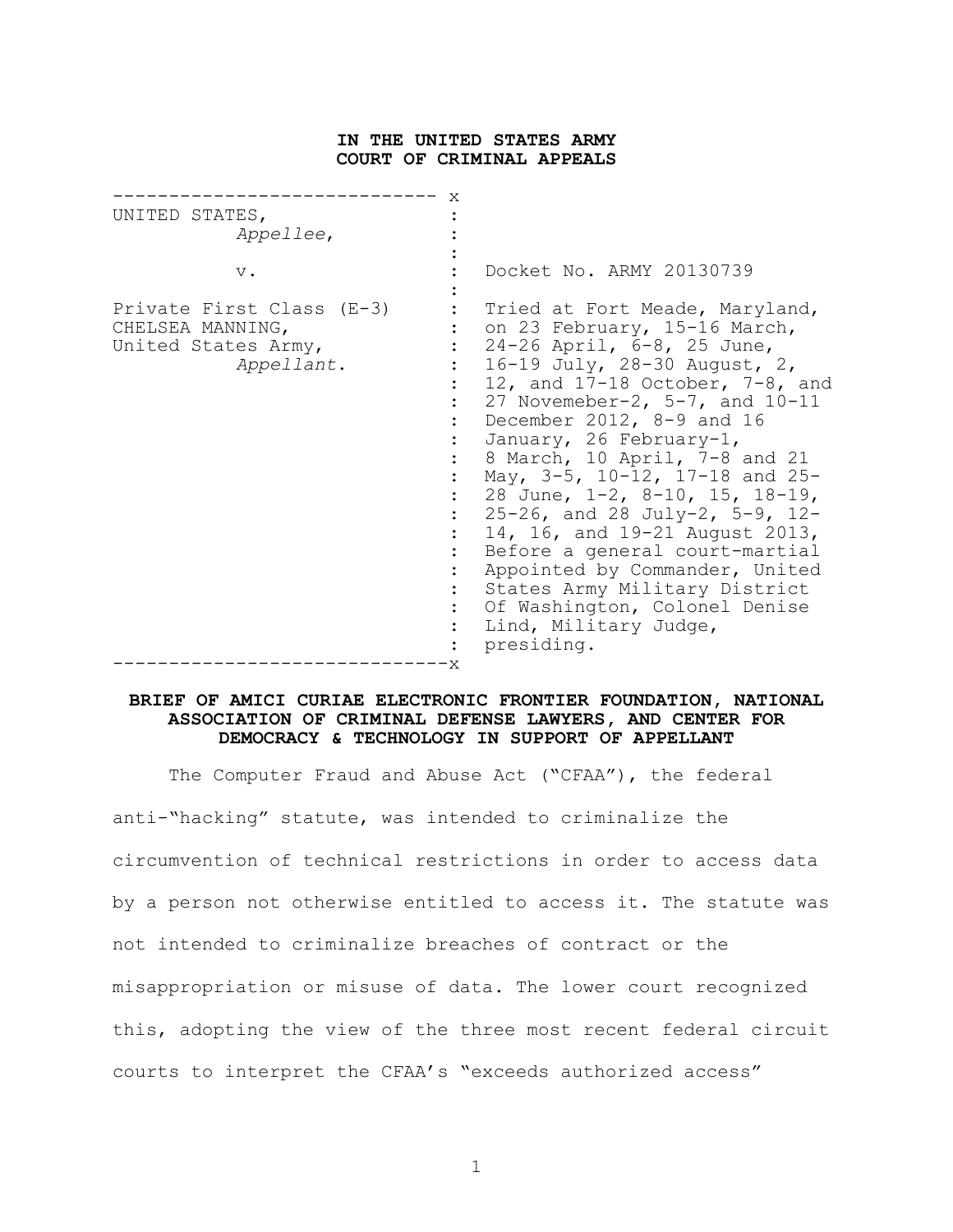language——that the CFAA must be interpreted narrowly to apply only to violations of access restrictions, i.e., limits on who is "authorized" to access certain information, and not to violations of use restrictions, i.e., limits on how such authorized individuals can use their authorization. *See* 8 June 2012 Order, 8-9; *see also United States v. Nosal*, 676 F.3d 854, 858-59 (9th Cir. 2012); *WEC Carolina Energy v. Miller*, 687 F.3d 199, 119 (4th Cir. 2012); *United States v. Valle*, 807 F.3d 508, 527–28 (2nd Cir. 2015).

But in holding Appellant criminally liable under Specification 13 of Charge II, the lower court misclassified the type of restriction at issue in this case. Namely, the lower court incorrectly held that Appellant's use of unauthorized software to access the Department of State's Net-Centric Diplomacy ("NCD") database consituted a violation of an "access" restriction. The applicable acceptable use policy ("AUP") restriction——a written, non-technical, policy-based limit on the "manner" in which Appellant could *use* her authorization to access information within the NCD database—is in fact merely a type of *use* restriction.

In ruling that Appellant "exceeded authorized access" to the NCD database when she accessed classified information via the use of unauthorized software, the lower court thus found Appellant criminally liable for violating a computer use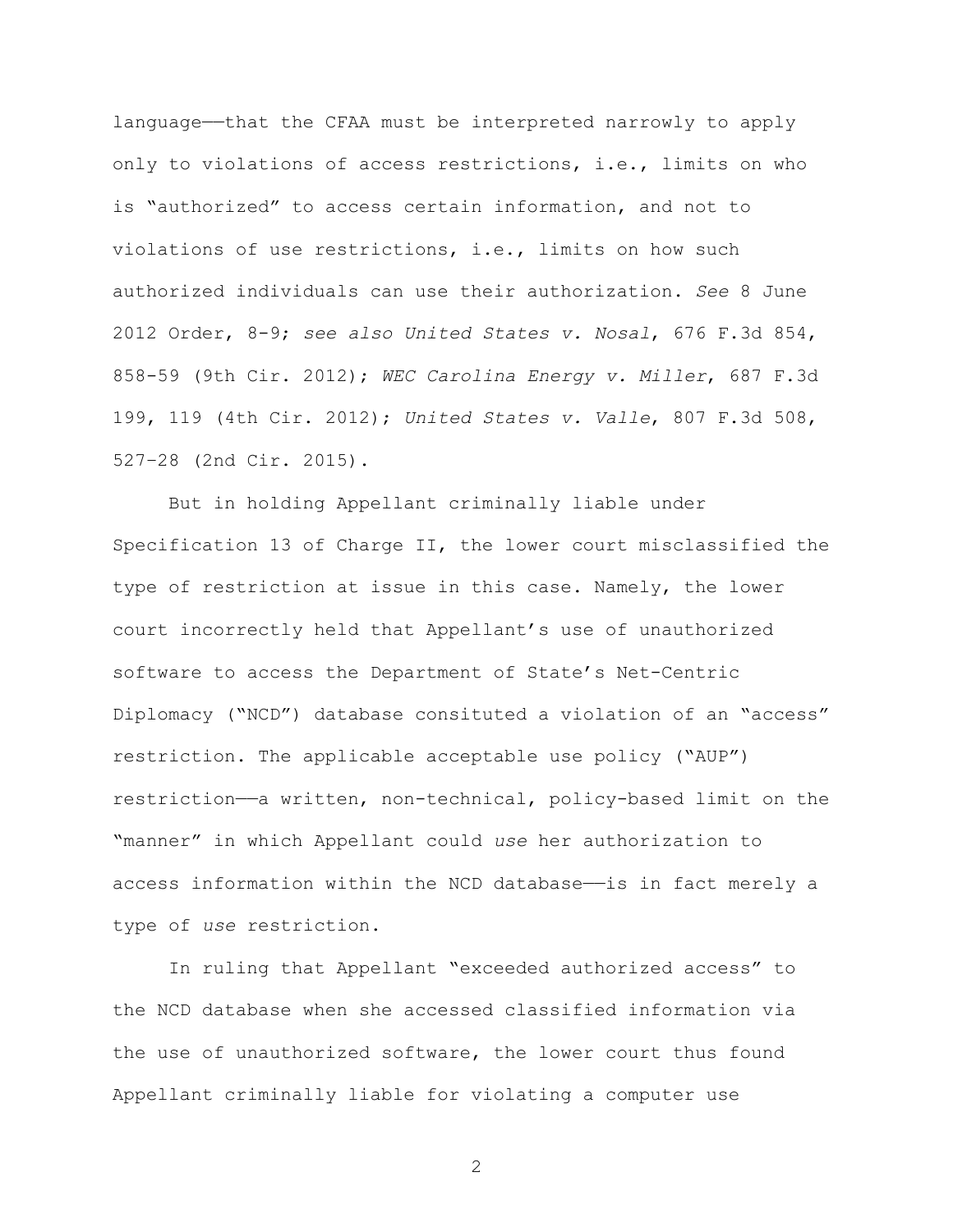restriction. Such an outcome is inconsistent with not only the holdings of the three most recent circuit courts to address the issue, but also the court's own legal conclusions below. And it takes the CFAA far beyond the statute's narrow, intended purpose——punishing "hacking."

This Court should reverse Appellant's conviction under Specification 13 of Charge II.

### **Argument**

# **1. The Computer Fraud and Abuse Act Does Not Prohibit Violations of Computer Use Restrictions, Such as the Restriction at Issue.**

Section 1030(a)(1) of the CFAA prohibits "knowingly access[ing] a computer *without authorization or exceeding authorized access*, and by means of such conduct . . . obtain[ing] information that has been determined by the United States Government pursuant to an Executive order or statute to require protection against unauthorized disclosure for reasons of national defense or foreign relations" and "willfully communicat[ing], deliver[ing], transmit[ting]. . . [the information] to any person not entitled to receive it[.]" 18 U.S.C. § 1030(a)(1) (emphasis added). The statute defines the term "exceeds authorized access" as "to access a computer with authorization and to use such access to obtain or alter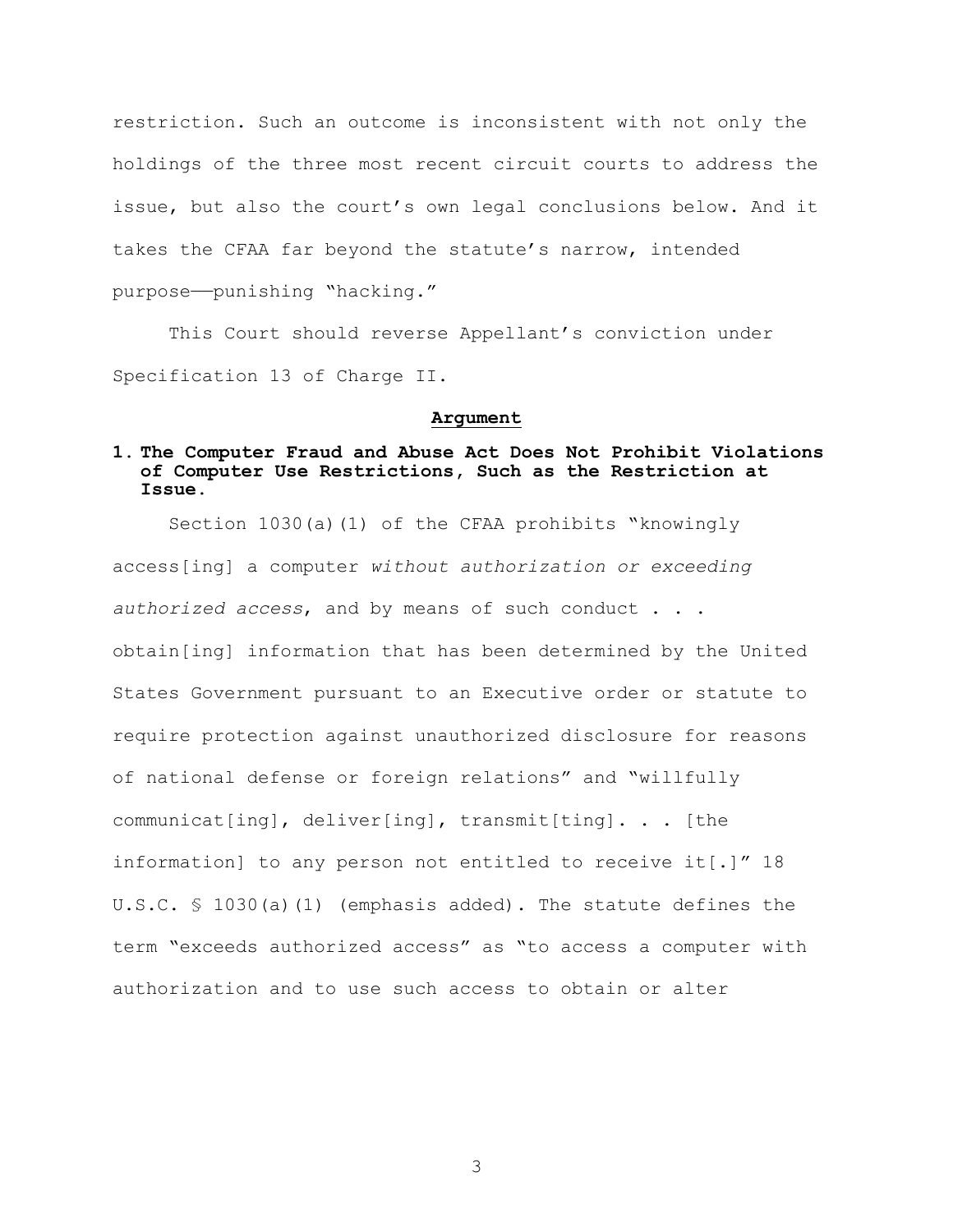information in the computer that the accessor is not entitled so to obtain or alter."<sup>1</sup> 18 U.S.C.  $\frac{1}{5}$  1030(e)(6).

The CFAA's prohibition against accessing a protected computer "without authorization" covers outsiders who have no rights to the computer system, while the prohibition against "exceed[ing] authorized access" is aimed at insiders who "ha[ve] permission to access the computer, but access[] information on the computer that the[y] [are] not entitled to access." *LVRC Holdings LLC v. Brekka*, 581 F.3d 1127, 1133 (9th Cir. 2009). An individual thus "exceeds authorized access" only when she accesses information she is not otherwise permitted to access, regardless of the purpose for which she accesses the information. *See WEC Carolina*, 687 F.3d at 206; *Valle*, 807 F.3d at 527–28.

The question before this Court, then, is whether Appellant "exceed[ed] authorized access" when she accessed information that she was otherwise entitled to access but in a manner not permitted by the AUP.

The answer is no.

1

 $1$  "Entitle" is defined as "[t]o furnish with a right or claim to something." *See* "entitle," The American Heritage Dictionary (5th ed.), https://www.ahdictionary.com/word/search.html?q=entitle. As noted by the Ninth Circuit, for purposes of the CFAA, "[a]n equally or more sensible reading of 'entitled' is as a synonym for 'authorized.'" *Nosal*, 676 F.3d at 857. "So read, 'exceeds authorized access' would refer to data or files on a computer that one is not authorized to access." *Id.*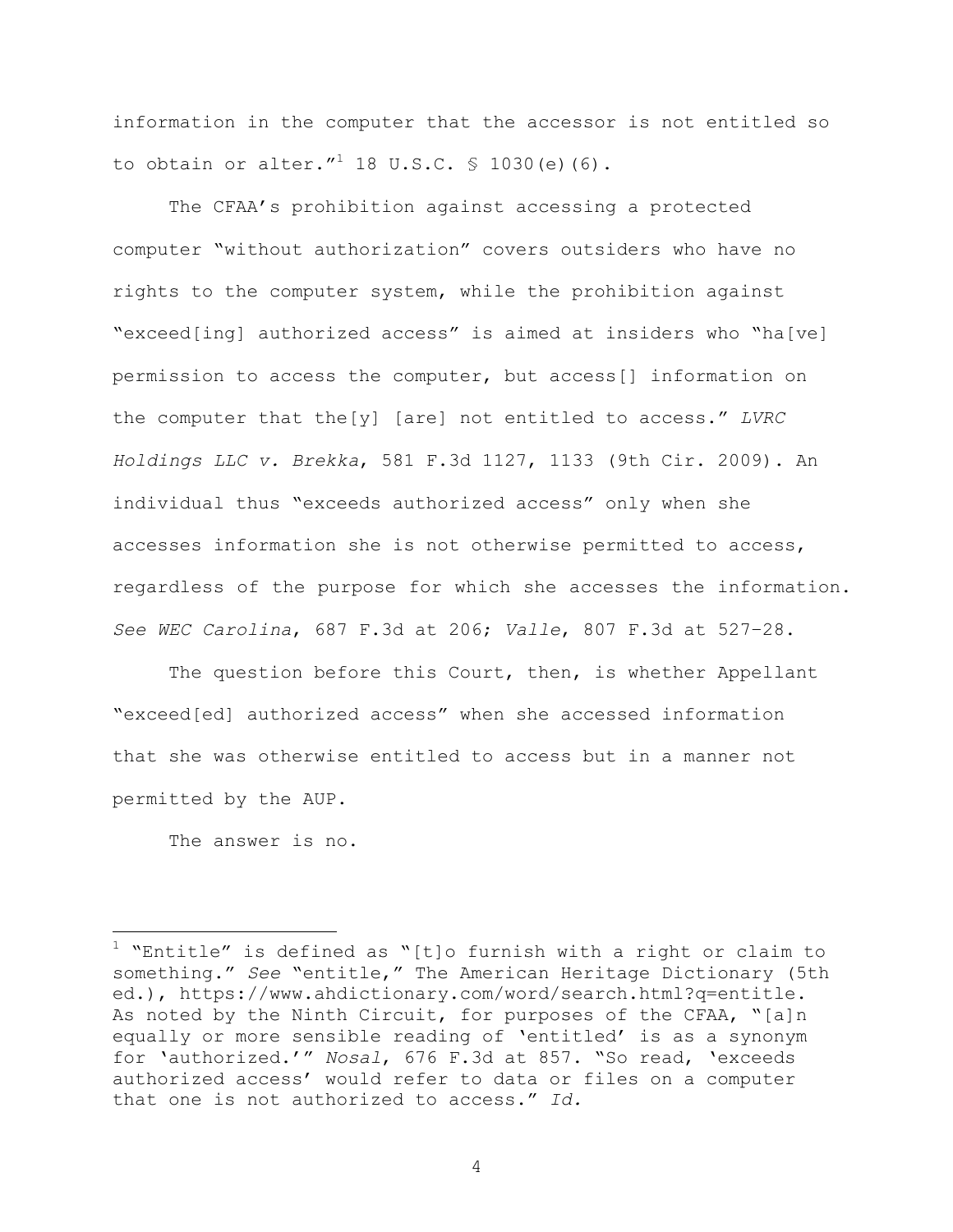The legislative history is clear that the CFAA was designed to criminalize "hacking—the circumvention of technological access barriers[,]" *see Nosal*, 676 F.3d at 863, not violations of computer use restrictions. And the manner restriction at issue here is nothing more than a specific type of computer use restriction. Indeed, although there was a policy in place against the *use* of unauthorized programs to facilitiate one's access to the database, any such restriction did not alter the fact that Appellant was authorized to access the database. Such written, non-technical, policy-based restrictions on the manner in which individuals can obtain information they are otherwise authorized to access are restrictions on use, not access. Appellant's conviction under Specification 13 of Charge II must therefore be reversed.

### **a) The CFAA was meant to target "hacking," not violations of computer use restrictions.**

The CFAA "was originally designed to target hackers who accessed computers to steal information or to disrupt or destroy computer functionality, as well as criminals who possessed the capacity to 'access and control high technology processes vital to our everyday lives[.]'" *Brekka*, 581 F.3d at 1130–31 (quoting H.R. Rep. 98–894, at 9, reprinted in 1984 U.S.C.C.A.N. 3689, 3694 (July 24, 1984)). As both the Ninth Circuit and the lower court here recognized, relying on the CFAA's legislative history, Congress' purpose in enacting the CFAA was to target "hackers"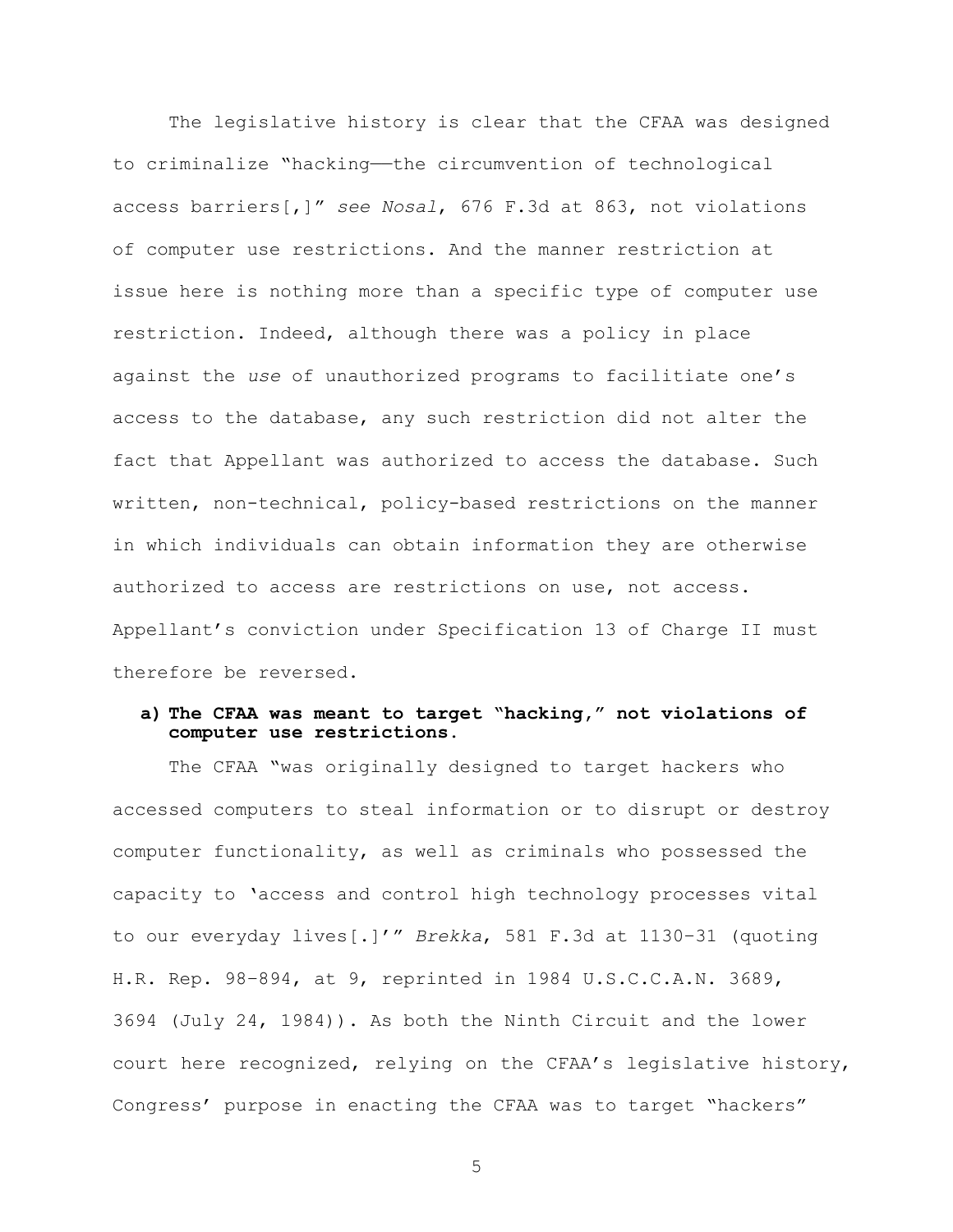who "'intentionally trespass[ed] into someone else's computer files'" and obtained information, including information on "'how to break into that computer system.'" *Nosal*, 676 F.3d at 858 (quoting S. Rep. No. 99–432, at 9, reprinted in 1986 U.S.C.C.A.N. 2479, 2487 (September 3, 1986)); *see also* 8 June 2012 Order, 6-7 ("[T]he statute is not meant to punish those who use a computer for an improper purpose or in violation of the governing terms of use, bur rather the staute is designed to criminalize electronic tresspassers an hackers.") (citing *Int'l Ass'n of Machinists & Aerospace Workers v. Werner-Masuda*, 390 F. Supp. 2d 479, 495 (D. Md. 2005)).

As the Ninth Circuit further recognized, through targeting "hacking," the CFAA's purpose was "to punish . . . the circumvention of technological access barriers[.]" *Nosal*, 676 F.3d at 863. In other words, Congress intended to target those who circumvented code-based barriers to access-not those who violated written, policy-based computer use restrictions.<sup>2</sup> In

1

 $2$  The way for an employer or any other computer owner to indicate who is authorized and not authorized to access a computer system is to erect a technological, code-based access barrier——such as a username and password requirement—to allow authorized users in and keep unwanted individuals out. Without some barrier to entry, however, everyone is "authorized" to access data. *See, e.g., Pulte Homes, Inc. v. Laborer's Int'l Union of N. Am*., 648 F.3d 295, 304 (6th Cir. 2011) (public presumptively authorized to access "unprotected website"); *Craigslist, Inc. v. 3Taps, Inc*., 964 F. Supp. 2d 1178, 1182 (N.D. Cal. 2013) ("Craigslist II") (making information website publicly available gives everyone "authorization" to view it under the CFAA). In other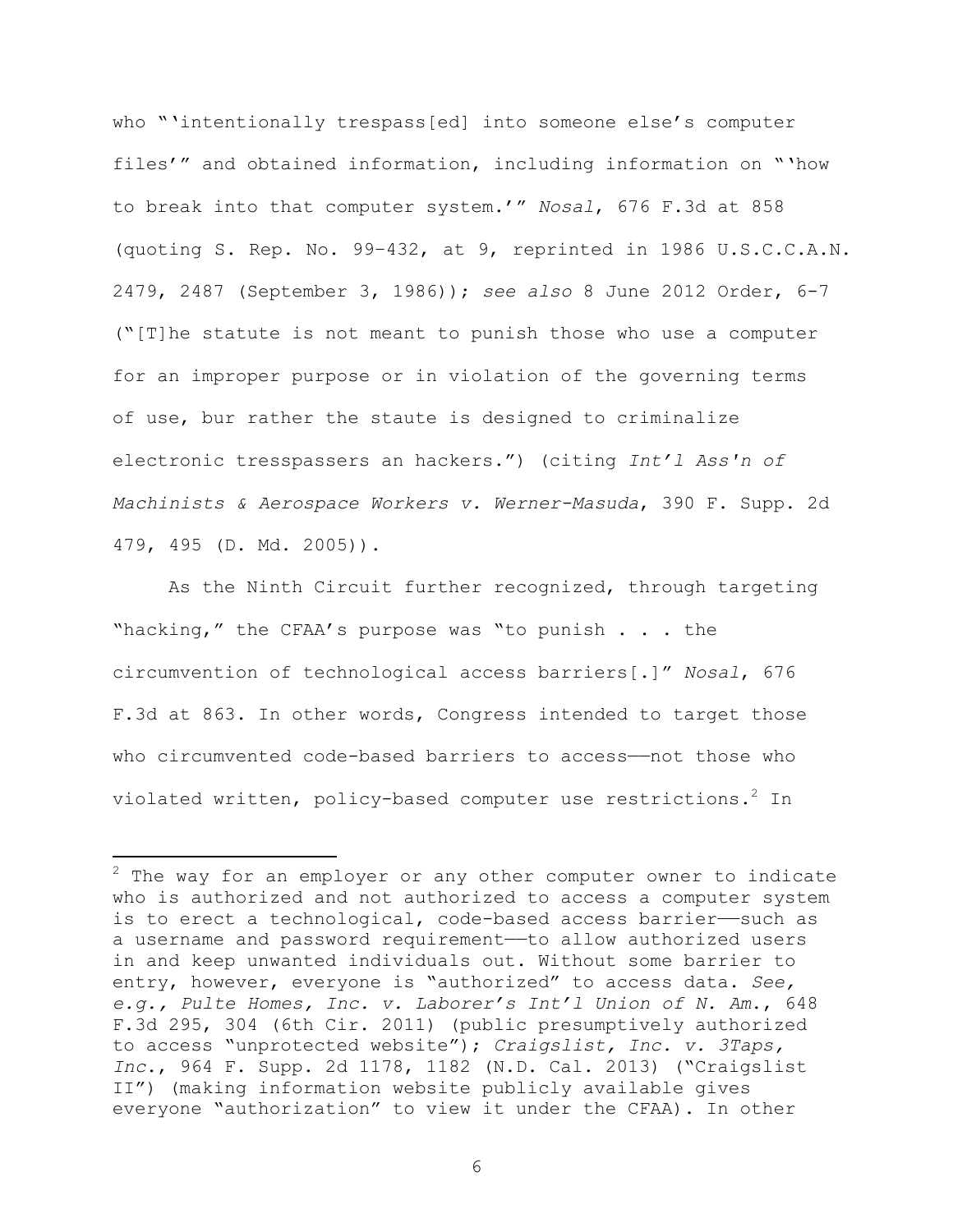this way, Congress sought to address a narrow problem, not create "a sweeping Internet-policing mandate." *Id*. at 858; *see also Cvent, Inc. v. Eventbrite, Inc*., 739 F. Supp. 2d 927, 932 (E.D. Va. 2010) ("The CFAA is a civil and criminal anti-hacking statute designed to prohibit the use of hacking techniques to gain unauthorized access to electronic data.").

Numerous courts——including the three most recent federal circuit courts to address the issue——have interpreted the phrase "exceeds authorized access" to criminalize only the actions of authorized users who go beyond their authorization and access data they are not entitled to obtain at all, and not the actions of those who have authority to access data but who do so for a purpose that violates a contractual agreement or unilaterallyimposed use policy. *See Nosal*, 676 F.3d at 858; *WEC Carolina*, 687 F.3d at 199; *Valle*, 807 F.3d at 527–28. Though this scenario most often comes up in civil cases involving disputes between employers and employees—e.g., where an employee takes data for a purpose prohibited by the employer—the rationale of these decisions applies equally in criminal CFAA cases, such as *Nosal, Valle*, or this case. Indeed, courts "must interpret [a] statute consistently, whether [it] encounter[s] its application in a criminal or noncriminal context[.]" *Leocal v. Ashcroft*, 543 U.S.

1

words, the erection of a password barrier is what permits an employer or other computer owner to determine who has authorization to access a protected computer system or website.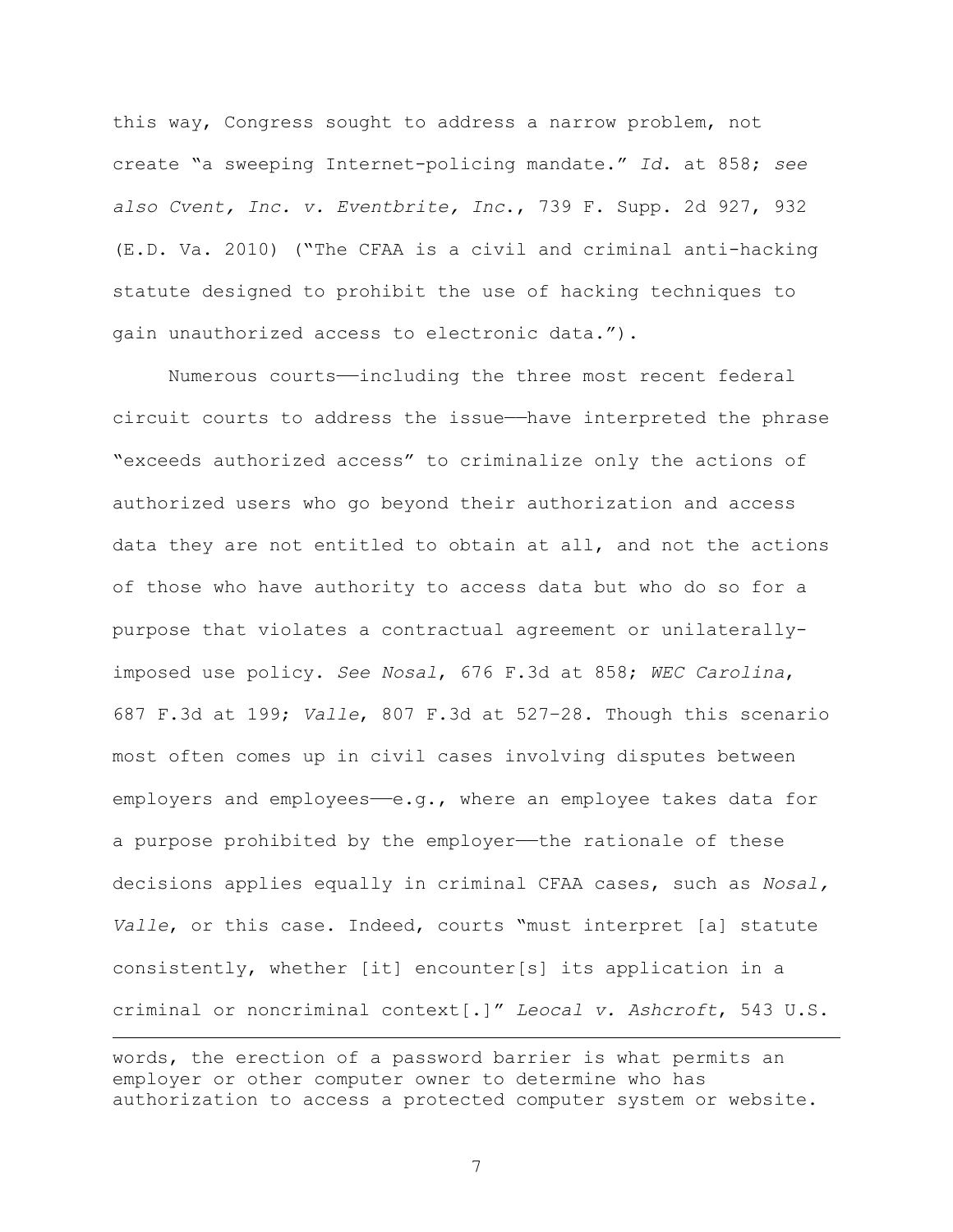1, 11, n.8 (2004). This rule applies to the CFAA, just as any other statute. *See WEC Carolina*, 687 F.3d at 204 (interpretation of CFAA "applies uniformly" in both civil and criminal cases).

Thus, the Ninth Circuit in *Brekka* (a civil case) noted that "[n]othing in the CFAA suggests that a defendant's liability for accessing a computer without authorization turns on whether the defendant breached a state law duty of loyalty to an employer," such as violating an employer's computer use policies. *Brekka,*  581 F.3d at 1135.

Three years later, the Ninth Circuit, sitting en banc in *Nosal* (a criminal case), affirmed a narrow construction of the phrase "exceeds authorized access" and rejected the argument that the bounds of an individual's "authorized access" turned on use restrictions imposed by an employer. *Nosal*, 676 F.3d at 857. The Ninth Circuit explicitly stated its concern that interpreting the phrase "exceeds authorized access" to include violations of computer use policies "would transform the CFAA from an anti-hacking statute into an expansive misappropriation statute." *Id.* As the court noted, "[i]f Congress meant to expand the scope of criminal liability to everyone who uses a computer in violation of computer use restrictions——which may well include everyone who uses a computer——we would expect it to use language better suited to that purpose." *Id.*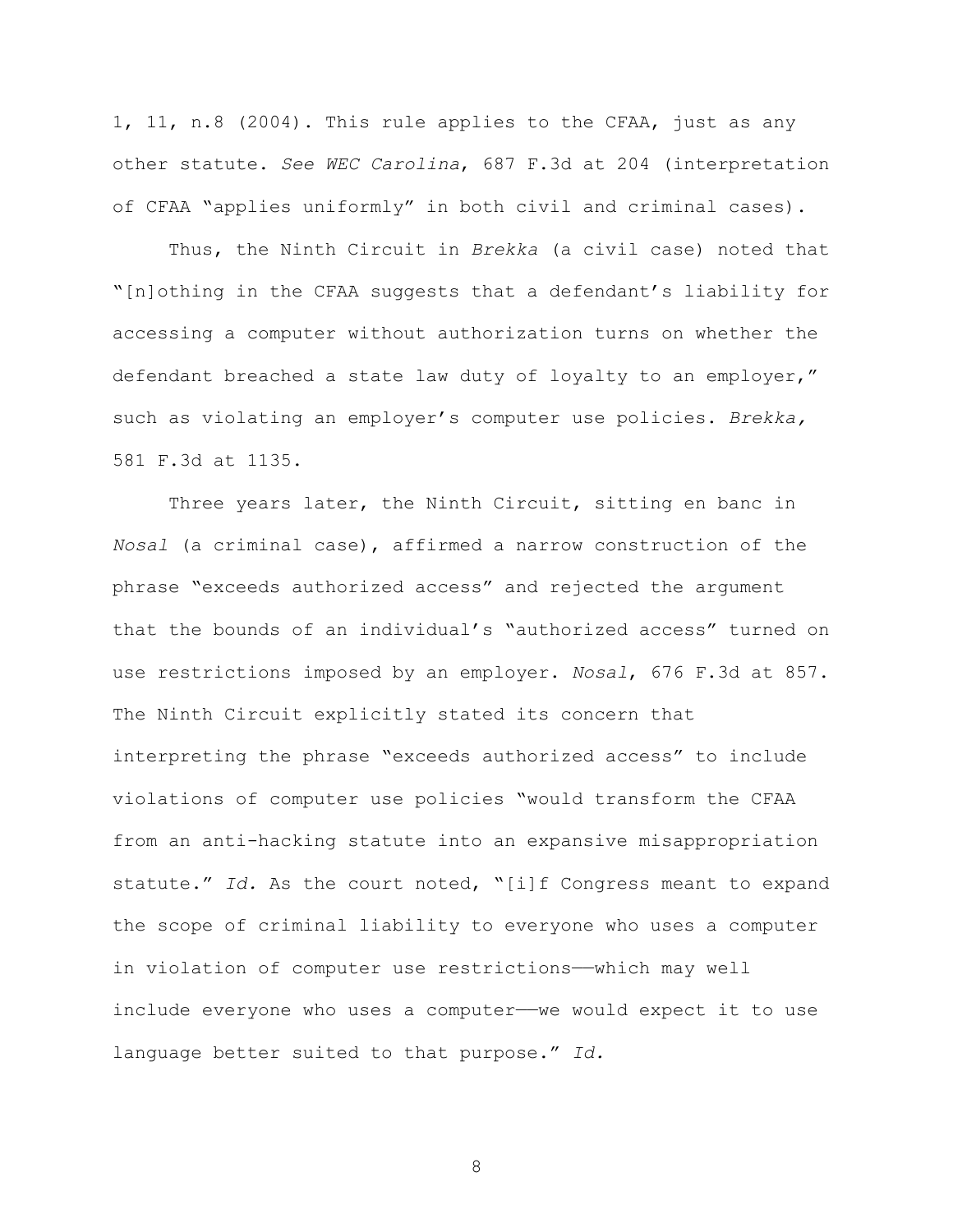After *Nosal*, the Fourth Circuit in *WEC Carolina* (a civil case) narrowly interpreted the terms "without authorization" and "exceeds authorized access" to apply "only when an individual accesses a computer without permission or obtains or alters information on a computer beyond that which he is authorized to access." *WEC Carolina*, 687 F.3d at 206. In rejecting a broad definition of the terms, the Fourth Circuit stated that it was "unwilling to contravene Congress's intent by transforming a statute meant to target hackers into a vehicle for imputing liability to workers who access computers or information in bad faith, or who disregard a use policy." *Id.* at 207.

Three years later, the Second Circuit in *Valle* (a criminal case) joined the Fourth and Ninth Circuits in adopting a narrow interpretation of the phrase "exceeds authorized access" for purposes of the CFAA. 807 F.3d at 527–28. The district court had upheld the defendant's CFAA conviction on the ground that the relevant policy stated that the database at issue "could only be *accessed* in the course of an officer's official duties." *Id.* at 513 (emphasis added). Although the policy included the word "access," the Second Circuit reversed, recognizing that such purpose-based limits are de facto restrictions on use, regardless of the terminology employed. *Id.* at 528.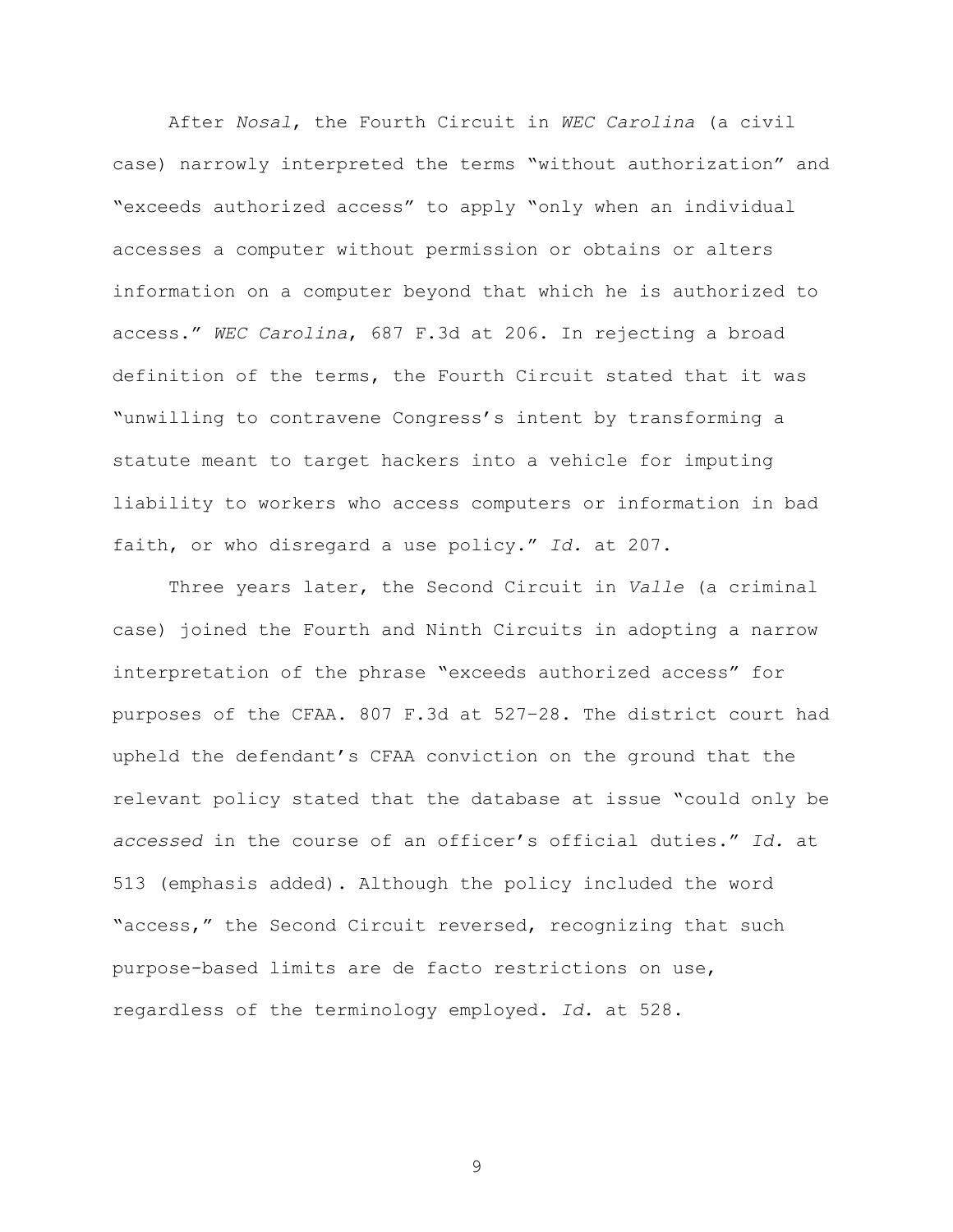Ultimately, *Brekka*, *Nosal*, *WEC Carolina*, and *Valle*——and numerous other district courts<sup>3</sup>—narrowly interpreted the CFAA to not only consistently apply Congress's intent to criminalize "hacking," but also to avoid an unconstitutionally vague interpretation of the statute that would criminalize common, innocuous behavior. *See, e.g., Valle*, 807 F.3d at 527 (citing *Nosal*, 676 F.3d at 863).

As the lower court here acknowledged, some courts have broadly interpreted "without authorization" and "exceeds authorized access" to include acts of disloyal employees who

 $3$  See, e.g., Cloudpath Networks, Inc. v. SecureW2 B.V., \_\_ F. Supp. 3d , 2016 WL 153127, at \*17 (D. Colo. Jan. 13, 2016); *Lane v. Brocq*, 2016 WL 1271051, at \*10 (N.D. Ill., March 28, 2016); *Experian Marketing Solutions, Inc. v. Lehman,* 2015 WL 5714541, at \*5 (W.D. Mich. Sept. 29, 2015); *Giles Const., LLC v. Tooele Inventory Solution, Inc*., 2015 WL 3755863, at \*3 (D. Utah Jun. 16, 2015); *Enhanced Recovery Co., LLC v. Frady*, 2015 WL 1470852, at \*6-\*7 (M.D. Fla. Mar. 31, 2015); *Cranel Inc. v. Pro Image Consultants Group, LLC,* 57 F. Supp. 3d 838, 845-46 (S.D. Ohio 2014); *Advanced Fluid Systems, Inc. v. Huber*, 28 F. Supp. 3d 306, 329 (M.D. Pa. 2014); *Dresser-Rand Co. v. Jones*, 957 F. Supp. 2d 610, 619 (E.D. Pa. 2013); *Power Equipment Maintenance, Inc. v. AIRCO Power Services, Inc*., 953 F. Supp. 2d 1290, 1295 (S.D. Ga. 2013); *Lewis-Burke Associates, LLC v. Widder*, 725 F. Supp. 2d 187, 194 (D.D.C. 2010); *Bell Aerospace Servs., Inc. v. U.S. Aero Servs., Inc.*, 690 F. Supp. 2d 1267, 1272 (M.D. Ala. 2010); *Clarity Servs., Inc. v. Barney*, 698 F. Supp. 2d 1309, 1315 (M.D. Fla. 2010); *ReMedPar, Inc. v. AllParts Med., LLC*, 683 F. Supp. 2d 605, 615 (M.D. Tenn. 2010); *Nat'l City Bank, N.A. v. Republic Mortgage Home Loans*, 2010 WL 959925, at \*3 (W.D. Wash. Mar. 12, 2010); *Black & Decker, Inc. v. Smith*, 568 F. Supp. 2d 929, 934 (W.D. Tenn. 2008); *Shamrock Foods Co. v. Gast*, 535 F. Supp. 2d 962, 967 (D. Ariz. 2008); *Diamond Power Int'l., Inc. v. Davidson*, 540 F. Supp. 2d 1322, 1343 (N.D. Ga. 2007); *Int'l Ass'n of Machinists & Aerospace Workers v. Werner-Masuda*, 390 F. Supp. 2d 479, 499 (D. Md. 2005).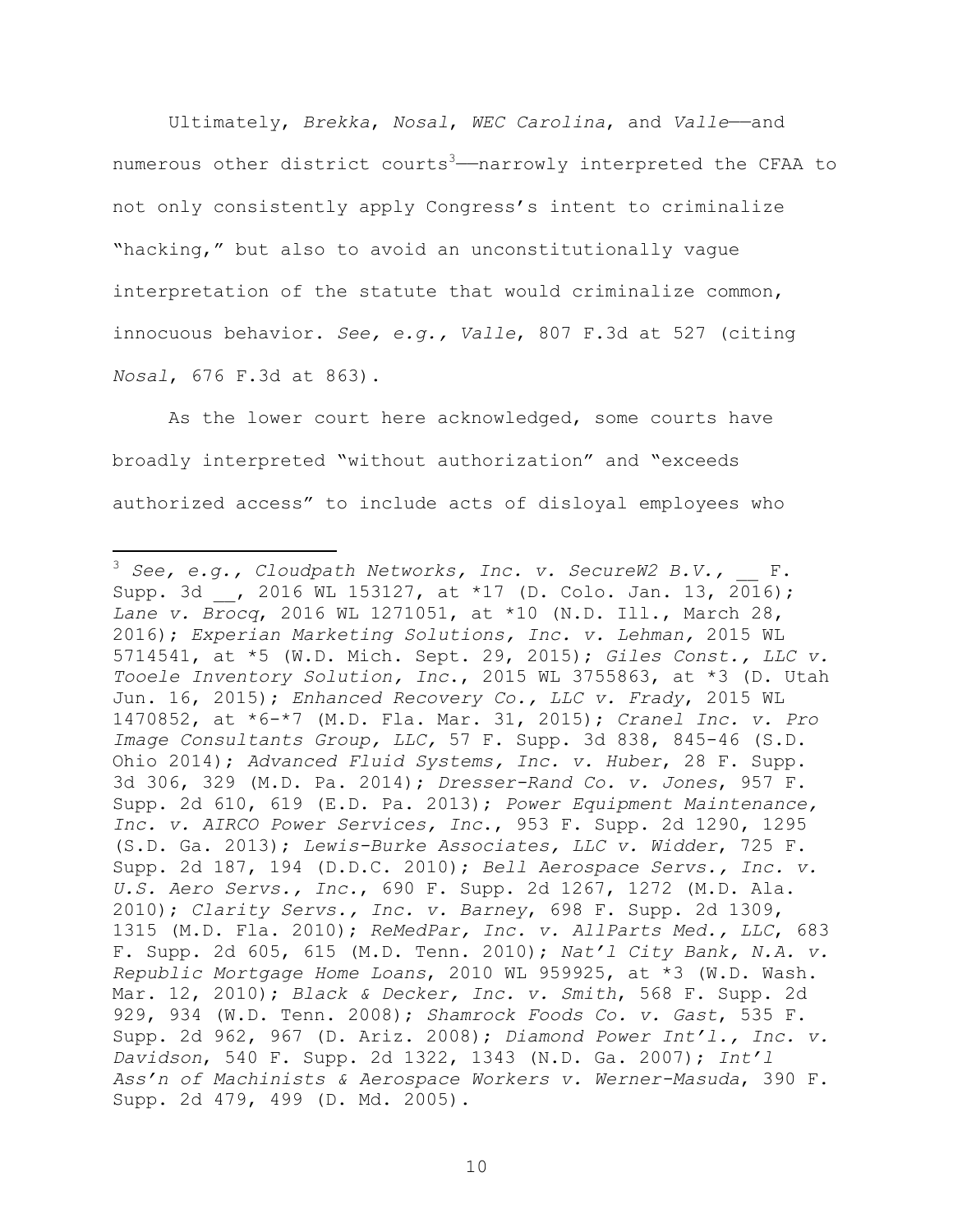misuse their access to corporate information. *See, e.g., United States v. John*, 597 F.3d 263, 272–73 (5th Cir. 2010); *Int'l Airport Ctrs. v. Citrin*, 440 F.3d 418, 420 (7th Cir. 2006); *EF Cultural Travel BV v. Explorica, Inc*., 274 F.3d 577, 582–84 (1st Cir. 2001); *United States v. Rodriguez*, 628 F.3d 1258, 1263-64 (11th Cir. 2010). But this broad interpretation of the CFAA has been explicitly rejected by the more recent decisions. *See Nosal*, 676 F.3d at 862-63 (rejecting *John, Citrin*, and *Rodriguez* for failing to "construe ambiguous criminal statutes narrowly so as to avoid 'making criminal law in Congress's stead'") (quoting *United States v. Santos*, 553 U.S. 507, 514 (2008)); *WEC Carolina*, 687 F.3d at 206 (rejecting *Citrin* because it had "far-reaching effects unintended by Congress"); *Valle*, 807 F.3d at 527–28. As one district court noted, the courts that have broadly interpreted the CFAA "wrap the intent of the employees and use of the information into the CFAA despite the fact that the statute narrowly governs access, not use" and fail "to consider the broad consequences of incorporating intent into the definition of 'authorization.'" *Dresser-Rand*, 957 F. Supp. 2d at 619.

This Court should adopt the reasoning of the Second, Fourth, and Ninth Circuits and explicitly reject the notion that violations of computer use restrictions——which, as outlined below, include written, policy-based restrictions regarding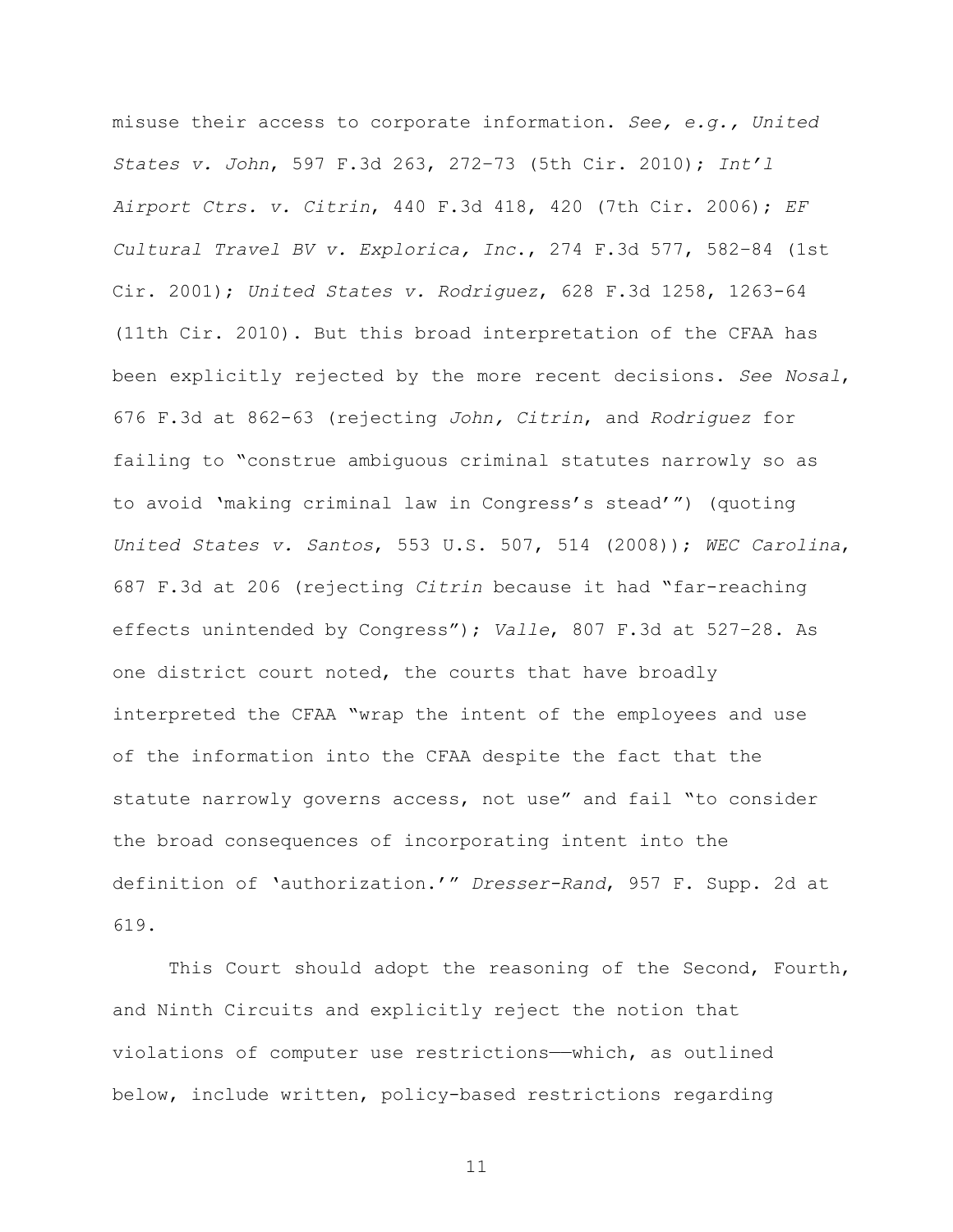"manner" of access-can result in federal criminal liability. Indeed, as *Nosal* instructs, CFAA prosecutions should be focused on "hacking—the circumvention of technological access barriers." 676 F.3d at 863.

# **b) Written, policy-based restrictions on manner of access are restrictions on use.**

The lower court acknowledged that many courts have concluded that employees are not liable under the CFAA for misappropriating confidential information in violation of computer use policies. *See* 8 June 2012 Order, 7-8. But it distinguished these cases by concluding that the manner restriction at issue here was a restriction on access, rather than on use. 18 July 2012 Order, 2. The court's rationale is flawed in two critical respects.

First, the lower court errouneously found that "[r]estrictions on access to classified information are not limited to code based or technical restrictions on access" and "can arise from a variety of sources, to include regulations, user agreements, and command policies." *See id*. While no federal court has explicitly ruled that the government is required to prove circumvention of a technological access barrier to establish CFAA liability, that is the inescapable conclusion of *Nosal*, *Brekka, WEC Carolina, and Valle* given the courts' repeated discussion of the CFAA as an anti-hacking statute. *See, e.g., Nosal*, 676 F.3d at 863; *Brekka*, 581 F.3d at 1130 ("The act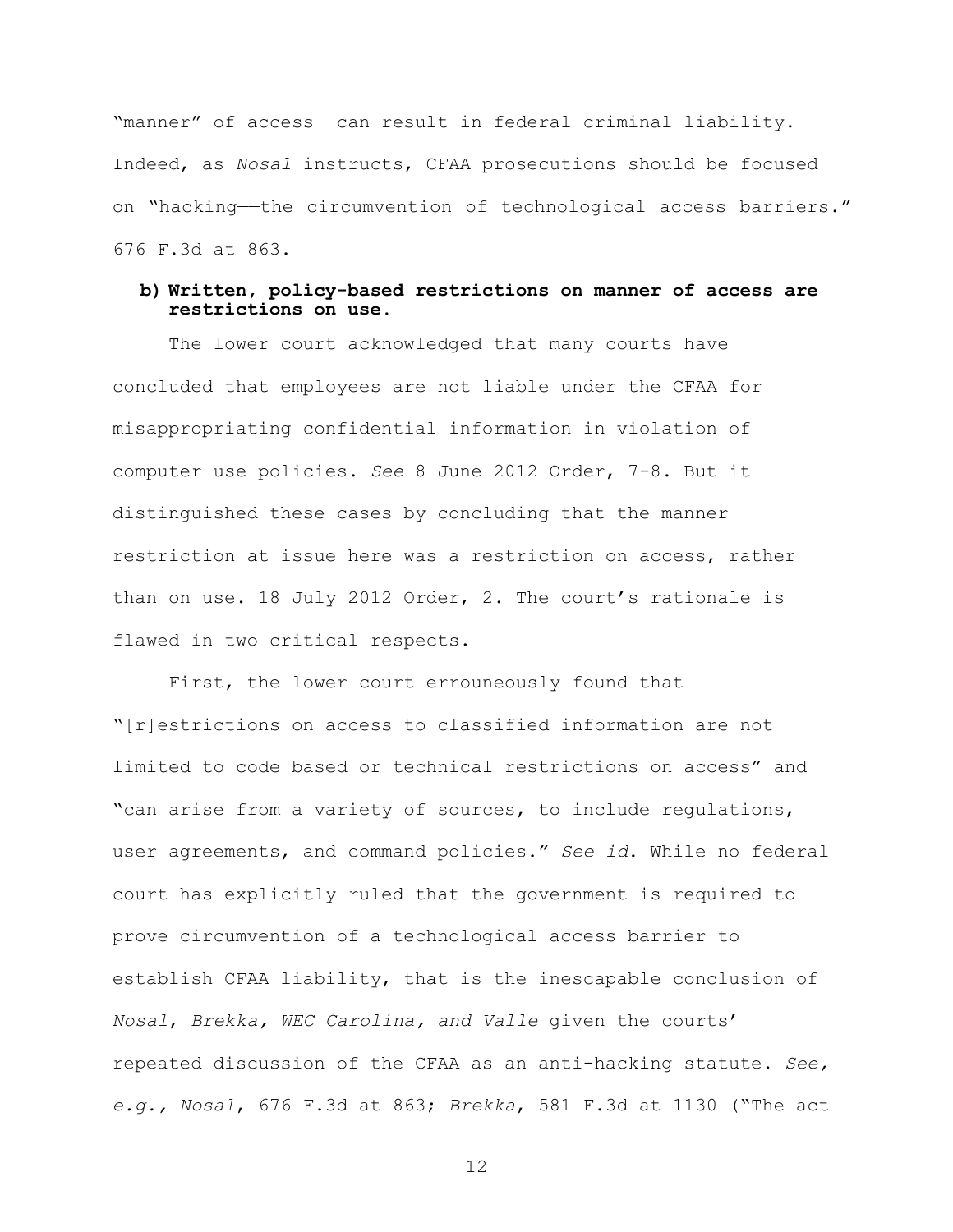was originally designed to target hackers who accessed computers to steal information or to disrupt or destroy computer functionality, as well as criminals who possessed the capacity to 'access and control high technology processes vital to our everyday lives[.]'"); WEC Carolina, 687 F.3d at 201; *Valle*, 807 F.3d at 526. Indeed, implicit in these courts' decision to distinguish between "hacking" and authorized access is an understanding that the former requires defeating some technological access barrier. And *Brekka's* discussion of "authorization"——and how it is the actions of the employer who maintains a given computer system that determine whether a person is acting with or without authorization—is simply another way of stating that circumvention of a technological access barrier is necessary for purposes of the CFAA. *See Brekka*, 581 F.3d at 1135.4

 $4$  The 1996 Senate Report cited by the lower court, which discussed an amendment to the CFAA, does not support a conclusion to the contrary. *See* S. Rep. No. 104-357, at 6 (1996). The report does not explicitly address whether access restrictions must be code-based. It is ambiguous at best about whether section 1030(a)(1), as amended, requires an insider to circumvent technolocial access restrictions in order to exceed authorized access. It also creates ambiguity about whether section 1030(a)(1) proscribes "access" to information versus "use" of computers—a question that has been affirmatively resolved by numerous federal courts and the lower court in this case. The cited text thus only creates ambiguity, rather than resolves it. This Court should therefore disregard both the cited text and the lower court's conclusions drawn from it. *See Milner v. Dep't of Navy*, 562 U.S. 562, 574 (2011) ("Legislative history, for those who take it into account, is meant to clear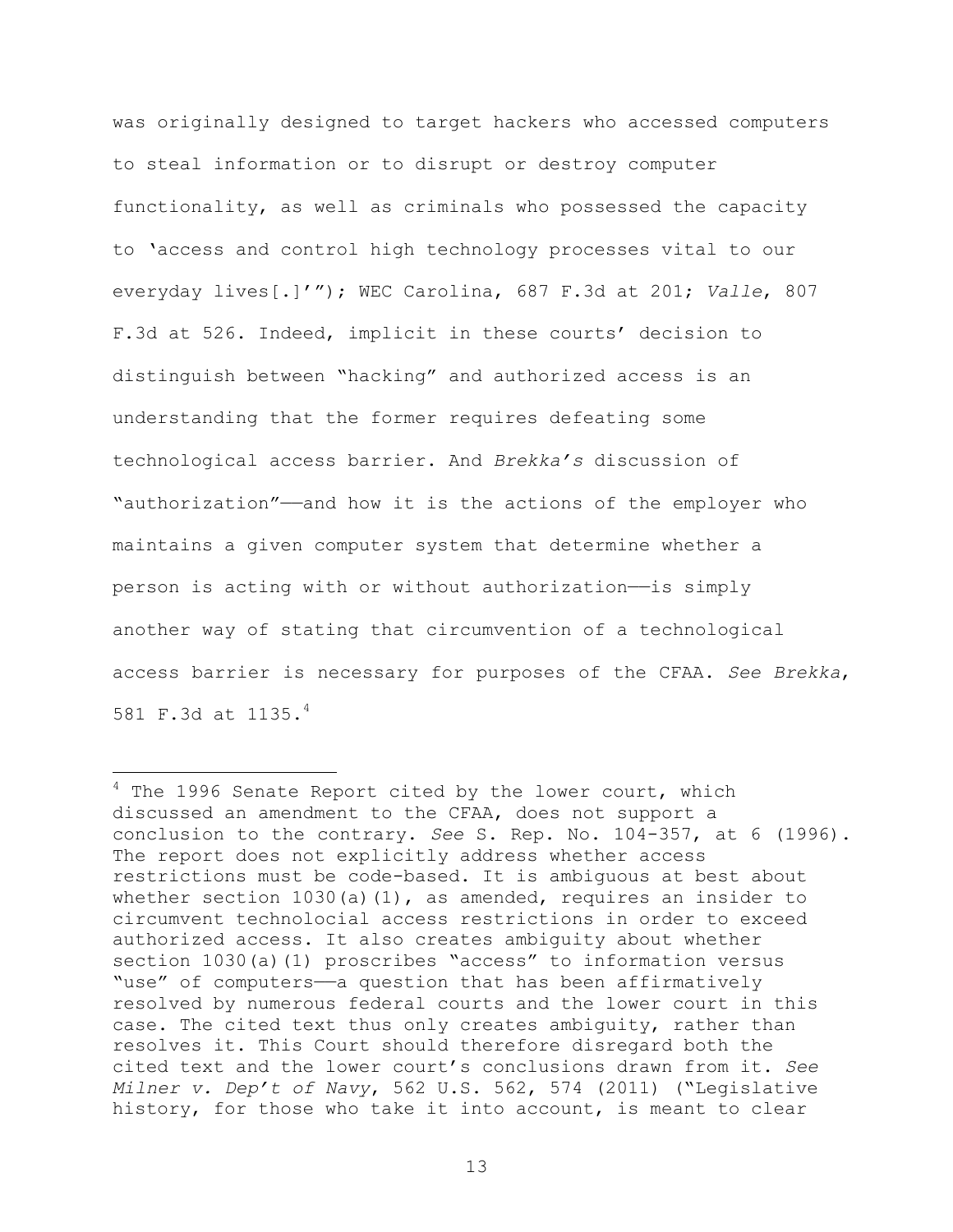Second, the court incorrectly concluded that restrictions on access "can include manner of access" and that use agreements "can also contain restrictions on access as well as use." *See* 18 July 2012 Order, 2. Here, the lower court misconstrued the nature of not only the use restriction at issue in this case, but also of computer use agreements in general. The lower court was correct in characterizing the restriction at issue-which purportedly restricted Appellant's ability to use unauthorized software (such as Wget) to access the NCD database<sup>5</sup>—as one on "manner" of access. But such a written, policy-based restriction governing *how* one accesses information that they are already authorized to access constitutes a limit on how they *use* their authorization. Such policy-based restrictions on manner of access are thus simply a form of use restriction. *See Koch Industries*, 2011 WL 1775765, at \*8 (D. Utah May 9, 2011)("[P]laintiff's claim was really a claim that a user with authorized access had used the information in *an unwanted manner*, not a claim of unauthorized access or of exceeding authorized access.") (citing *Cvent,* 739 F. Supp. 2d at 933) (emphasis added).

up ambiguity, not create it.").

1

<sup>&</sup>lt;sup>5</sup> The written text of the AUP was not introduced into the record. But regardless of whether the policy was phrased in terms of use or access, the restriction limited how Appellant could *use* her authorization to access the database and was thus a *use* restriction.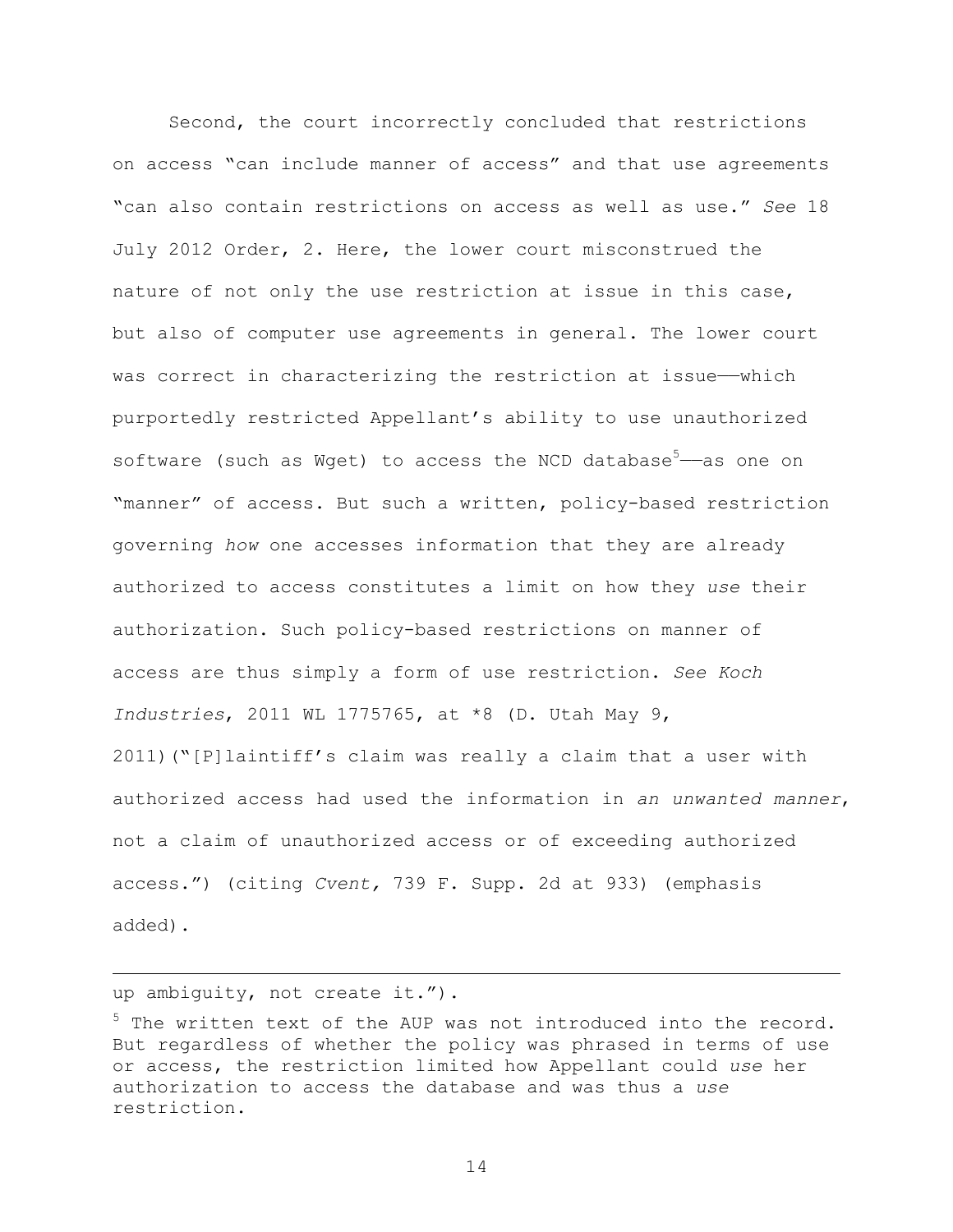To be sure, the fact that the program Appellant used to access the database was not "authorized" did not render her own authorization invalid. The restriction at issue governed not what information Appellant could access, but only how Appellant could use her authorization. It is thus a restriction on use— not on access——and it is therefore irrelevant for assessing whether she "exceeded authorized access" to the database for purposes of the CFAA.

That the manner restriction here may have been phrased in terms of "access" does not change the analysis. Indeed, numerous other courts have recognized that restrictions contained within computer use policies do not become access restrictions simply because they are phrased in terms of "access." For example, the restriction in *Valle* used the word "access," but the Second Circuit nevertheless threw out the defendant's conviction, finding that the restriciton was nevertheless a purpose-based use restriction. *See Valle*, 807 F.3d at 527-28.

Similarly, in *Craigslist, Inc. v. 3Taps Inc.*, 942 F. Supp. 2d 962 (N.D. Cal. 2013) ("Craigslist I"), the court found a website's terms of use—which prohibited some uses of data by site visitors—to be "use" restrictions even though they were "framed in terms of 'access[.]'" 942 F. Supp. 2d at 969. Because the restrictions "depend[ed] entirely on the accessor's purpose," the court concluded that the terms of use contained "only 'use'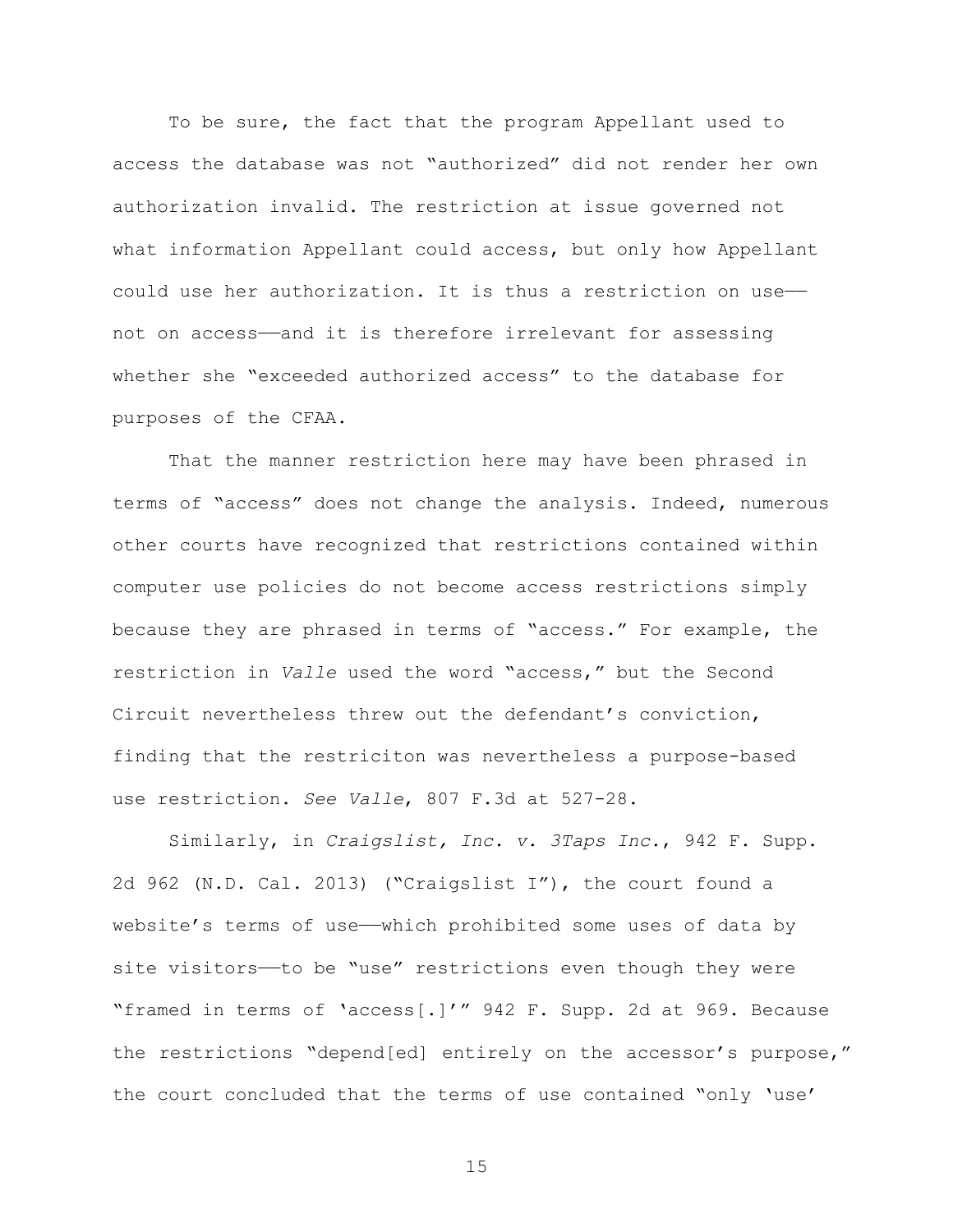restrictions, not true 'access' restrictions[.]" *Id.* As the court stated in a later opinion in the same case, "simply denominating limitations as 'access restrictions' does not convert what is otherwise a use policy into an access restriction. . . . Thus, purported 'de-authorizations' buried in a website's terms of service may turn out to be use restrictions in disguise." *Craigslist II*, 964 F. Supp. 2d at 1185 (citations and internal quotations omitted).

Likewise, in *Wentworth-Douglass Hospital v. Young & Novis Professional Association*, 2012 WL 2522963, at \*4 (D.N.H. June 29, 2012), the court rejected the plaintiff's claim that the restriction at issue was an "access" restriction. According to the court, "the [plaintiff's] policy prohibiting employees from accessing company data for the purpose of copying it to an external storage device is not an 'access' restriction; it is a limitation on the use to which an employee may put data that he or she is otherwise authorized to access." *Id.* The court held that "simply denominating limitations as 'access restrictions' does not convert what is otherwise a use policy into an access restriction." *Id.* The court further noted that the defendants did not "hack" computers or otherwise circumvent technological access barriers in order to access the data in question. *Id.*

Here, there is no question that Appellant was authorized to access the NCD database, and that she did not have to circumvent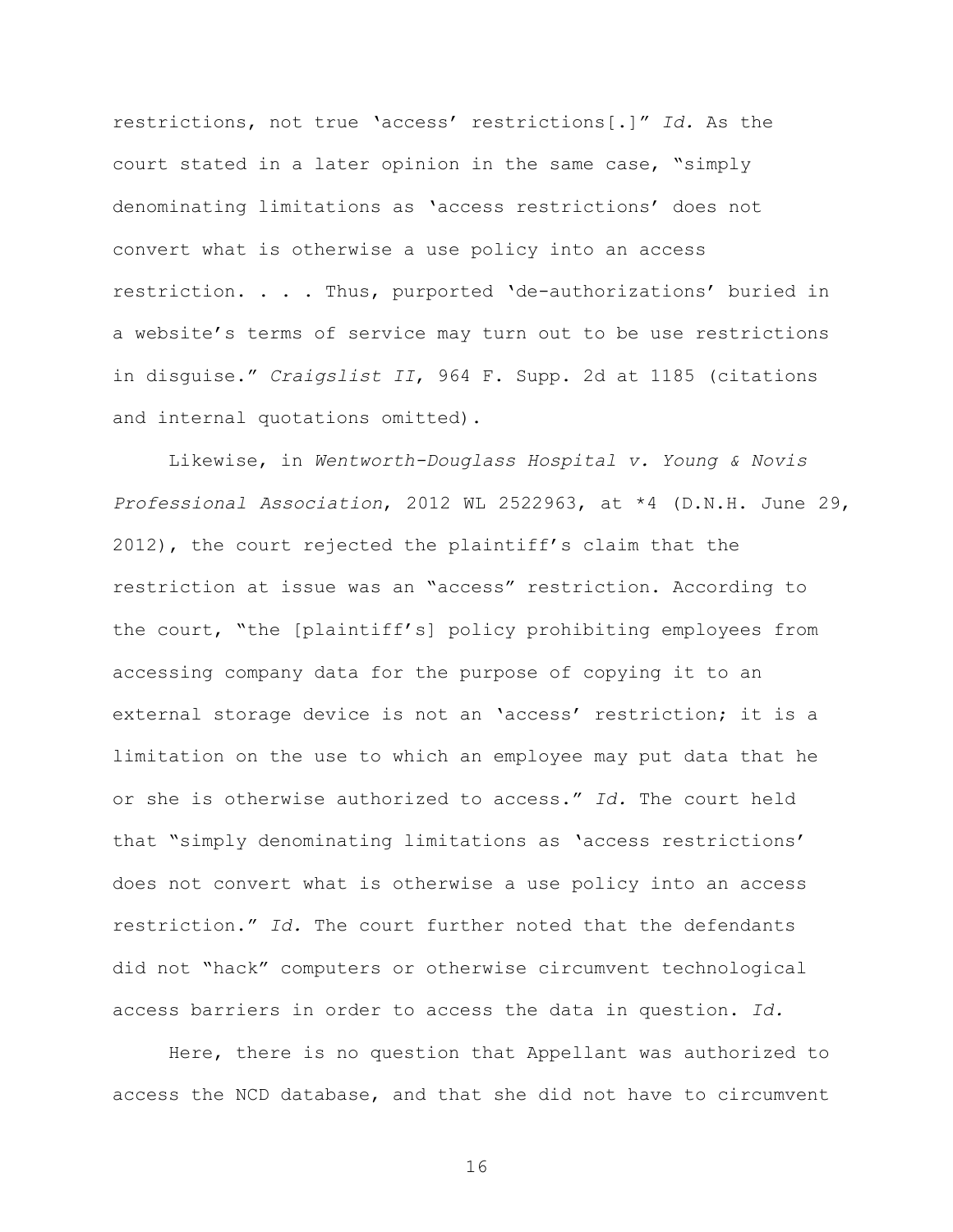any technological access barriers in order to access the data in question——with or without the Wget software. Although the AUP prohibited use of unauthorized software to facilitate one's authorized access, just as in *Wentworth-Douglass Hospital*, any such restriction governed only "the use to which [Appellant] may put data that [she was] otherwise authorized to access." *See id*.

The lower court distinguished *Wentworth-Douglass Hospital* on the ground that it did not involve classified information belonging to the U.S. government. *See* 18 July 2013 Order, at 6. But the fact that the information accessed was classified should have no bearing for purposes of assessing whether a restriction is one on use versus one on access. Indeed, the CFAA's definition of "unauthorized access" to classified materials is not distinguished from "unauthorized access" to any other type of information. Rather, the CFAA uses "without authorization or exceeding authorized access" language in its various provisions. Ultimately, "identical words used in different parts of the same statute are generally presumed to have the same meaning." *IBP, Inc. v. Alvarez*, 546 U.S. 21, 34 (2005). Thus, an interpretation of the phrase "exceeds authorized access" for purposes of § 1030(a)(1) would apply equally to  $\frac{1}{2}$  1030(a)(2), which simply criminalizes unauthorized access or exceeding authorized access to a protected computer. And although access restrictions are often more stringent for classified information, what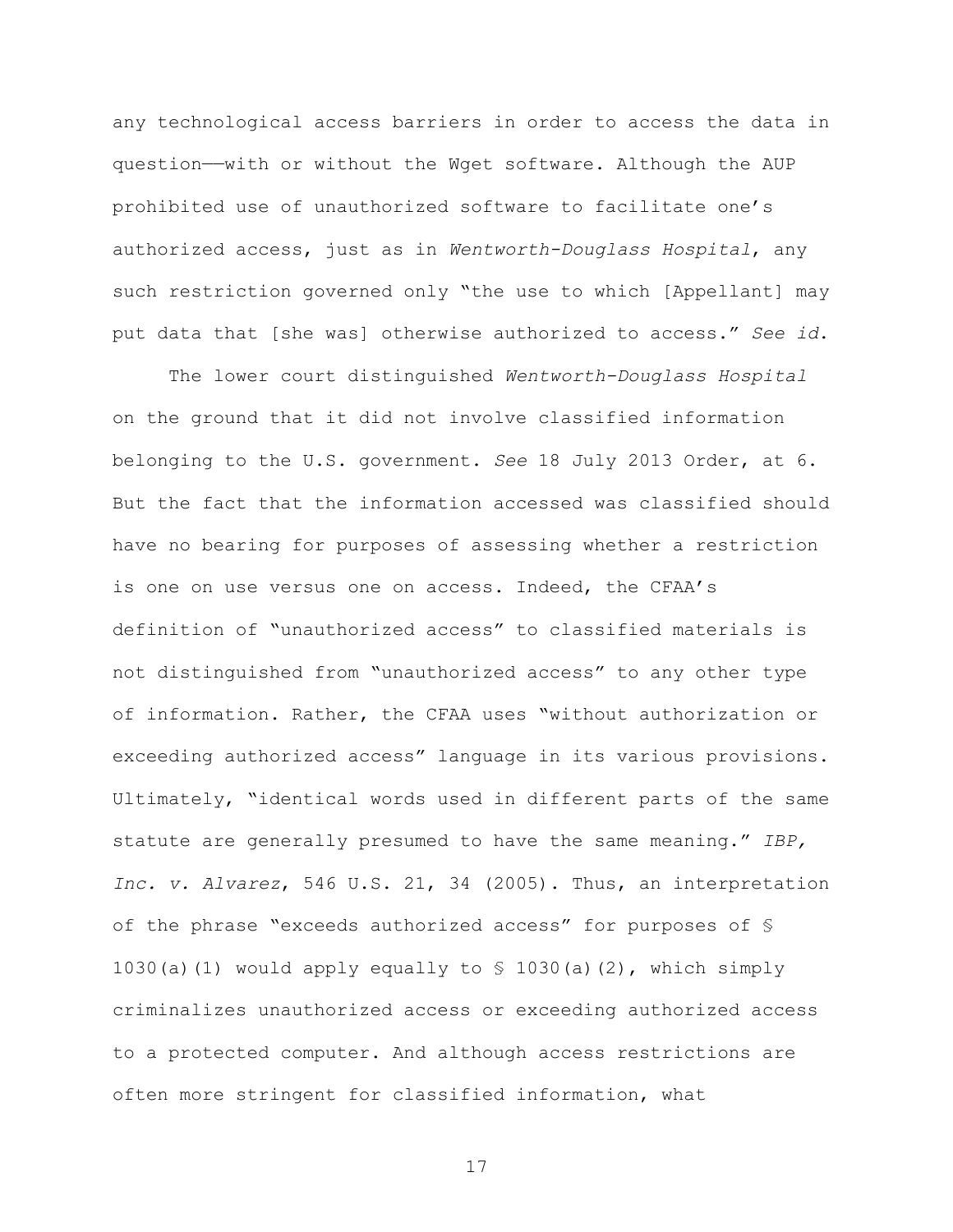constitutes an access restriction versus a use restriction for purposes of the CFAA cannot vary based on the type of information accessed.<sup>6</sup> Written, non-technical restrictions on manner of access within computer use policies are restrictions on use, no matter what data is being accessed.

For purposes of CFAA liability, the facts of this case are thus analogous to the various disloyal employee cases cited by the lower court. *See* 8 June 12 2012 Order, 7-8. Indeed, as an Army employee, Appellant was subject to a database use policy comparable to the corporate policies at issue in those cases intended to limit the purposes for which employees could use corporate data. *See WEC Carolina*, 687 F.3d at 202 ("WEC instituted policies that prohibited using the information without authorization or downloading it to a personal computer."); *Nosal*, 676 F.3d at 856 & n.1 (opening screen of proprietary database included warning: "'This product is intended to be used by Korn/Ferry employees for work on Korn/Ferry business only.'"); *Valle*, 807 F.3d at 513 (per NYPD policy, "databases could only be accessed in the course of an officer's official duties" and not for personal use). That this

1

 $6$  This would create significant notice problems. Due process requires that the law be clear as to what actions constitute unauthorized access across all types of information. The CFAA is "a criminal statute"-not some mere use policy or handbook-and it thus "must give fair warning of the conduct that it makes a crime[.]" *Bouie v. City of Columbia*, 378 U.S. 347, 350 (1964).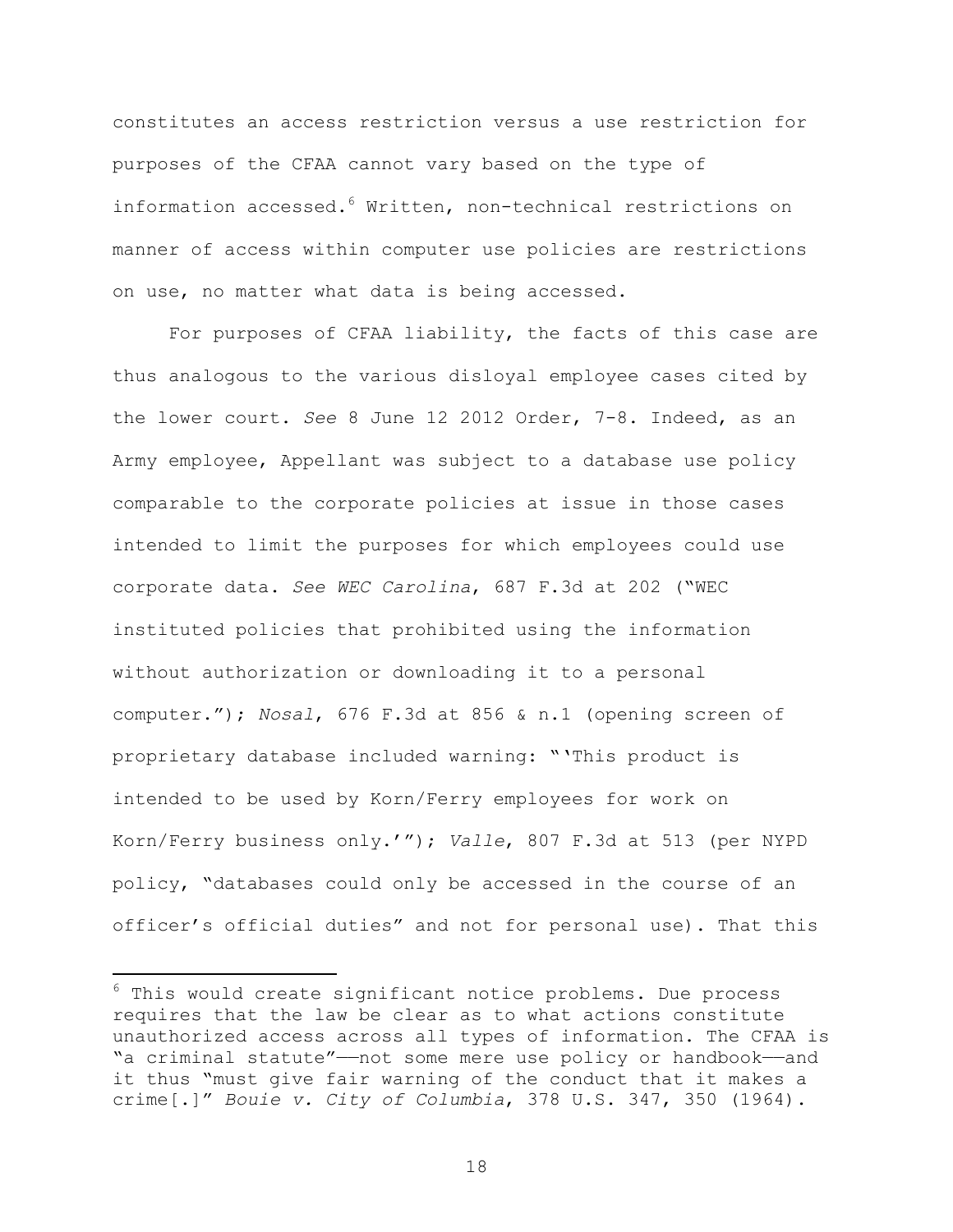case involves a government entity rather than a private employer, or that the restrictions at issue here may have been phrased in terms of manner of access, is irrelevant to whether Appellant violated the CFAA. This case, like the ones discussed above, involves an employer's attempt to control the manner in which or purpose for which authorized users access information that they are otherwise authorized to access. This restriction, like the restrictions in the cases discussed above, is a de facto restriction on use, not a restriction on access, and cannot be the basis for CFAA liability.

#### **2. The Lower Court's Broad Reading of the CFAA Renders the Statute Unconstitutionally Vague.**

The competing interpretations of the CFAA outlined above demonstrate that the statutory language presents a siginficant threat of unconstitutional vagueness. A criminal statute can be void for vagueness if it either (a) fails to provide fair notice of what is criminal, or (b) threatens arbitrary and discriminatory enforcement. *Skilling v. United States*, 561 U.S. 358, 412 (2010) (citing *Kolender v. Lawson*, 461 U.S. 352, 357 (1983)). As a result, the Rule of Lenity calls for ambiguous criminal statutes—particularly those that also impose civil liability——to be interpreted narrowly in favor of the defendant. *Santos*, 553 U.S. at 514. The Rule of Lenity "ensures fair warning by so resolving ambiguity in a criminal statute as to apply [] only to conduct clearly covered." *United States v.*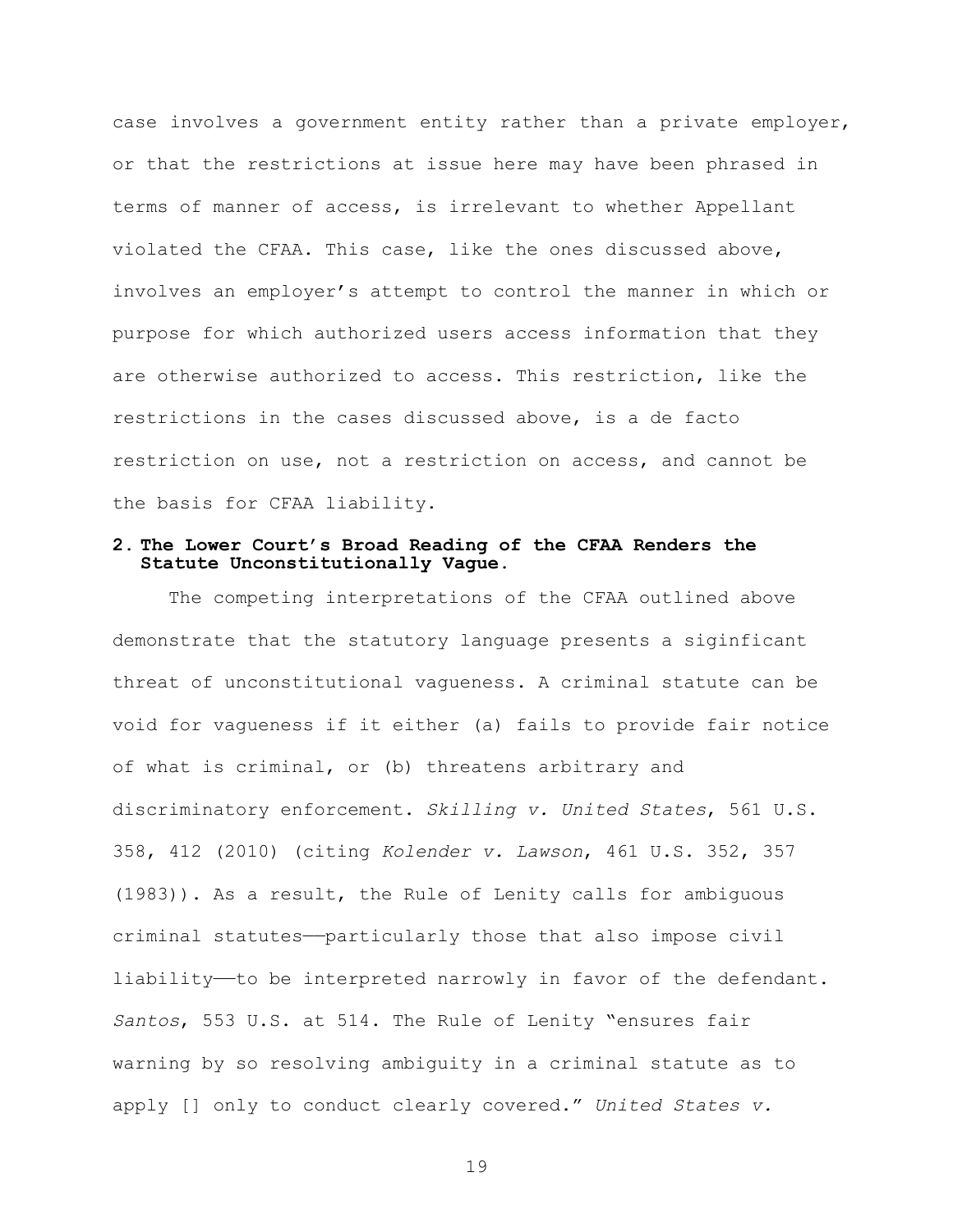*Lanier*, 520 U.S. 259, 266 (1997). Critically, the "rule of lenity not only ensures that citizens will have fair notice of the criminal laws, but also that Congress will have fair notice of what conduct its laws criminalize." *Nosal*, 676 F.3d at 863.

These vagueness concerns were at the heart of the Second, Fourth, and Ninth Circuits' decisions to limit CFAA liability to violations of access restrictions. *See, e.g., Valle,* 807 F.3d at 527–28*; WEC Carolina*, 687 F.3d at 204; *Nosal*, 676 F.3d at 862-64. Here, the lower court purportedly followed the reasoning of these courts, but pursuant to its mistaken approach of imposing CFAA liability based on a violation of what amounts to a use restriction, the CFAA could very well be invalidated as vague— both for failing to give adequate notice and for risking arbitrary enforcement.

# **a) Corporate policies do not provide sufficient notice of what conduct is prohibited.**

Due process requires that criminal statutes provide ample notice of what conduct is prohibited. *See Connally v. Gen. Const. Co*., 269 U.S. 385, 390 (1926). But basing criminal liability on policies instituted by an employer——be it the NYPD as in *Valle* or a private corporation as in *Nosal*——confers on employers the power to outlaw any conduct they wish without the clarity and specificity required of criminal law. "[A]llow[ing] criminal liability to turn on the vagaries of private polices that are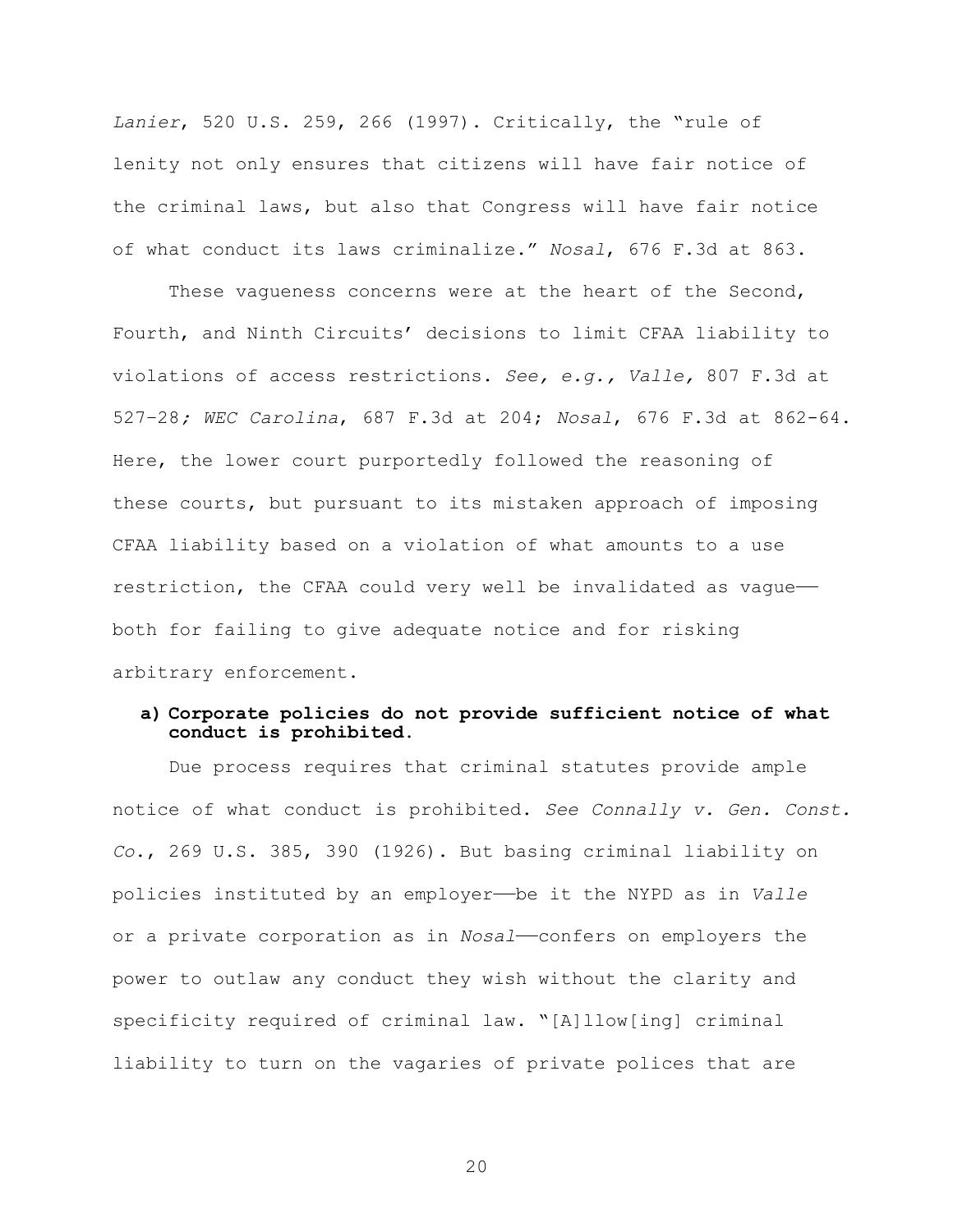lengthy, opaque, subject to change and seldom read" creates "[s]ignificant notice problems[.]" *Nosal*, 676 F.3d at 860.

The Ninth Circuit in *Nosal* highlighted the central problem with basing CFAA liability on computer use policies: such liability would permit "private parties to manipulate their computer-use and personnel policies" so as to turn employeremployee and company-consumer relationships——relationships traditionally governed by tort and contract law——"into ones policed by the criminal law." *Id.* This would grant employers the power to unilaterally "transform whole categories of otherwise innocuous behavior into federal crimes simply because a computer is involved." *Id.* Indeed, the terms of computer use policies are often drafted to address concerns far beyond the CFAA's antihacking purpose.

And because employers retain the right to modify their corporate policies or terms of use at any time without notice, "behavior that wasn't criminal yesterday can become criminal today without an act of Congress, and without any notice whatsoever." *Id.* at 862. This result "gives employees insufficient notice of what line distinguishes computer use that is allowed from computer use that is prohibited." Orin S. Kerr, *Vagueness Challenges to the Computer Fraud and Abuse Act*, 94 Minn. L. Rev. 1561, 1586 (2010).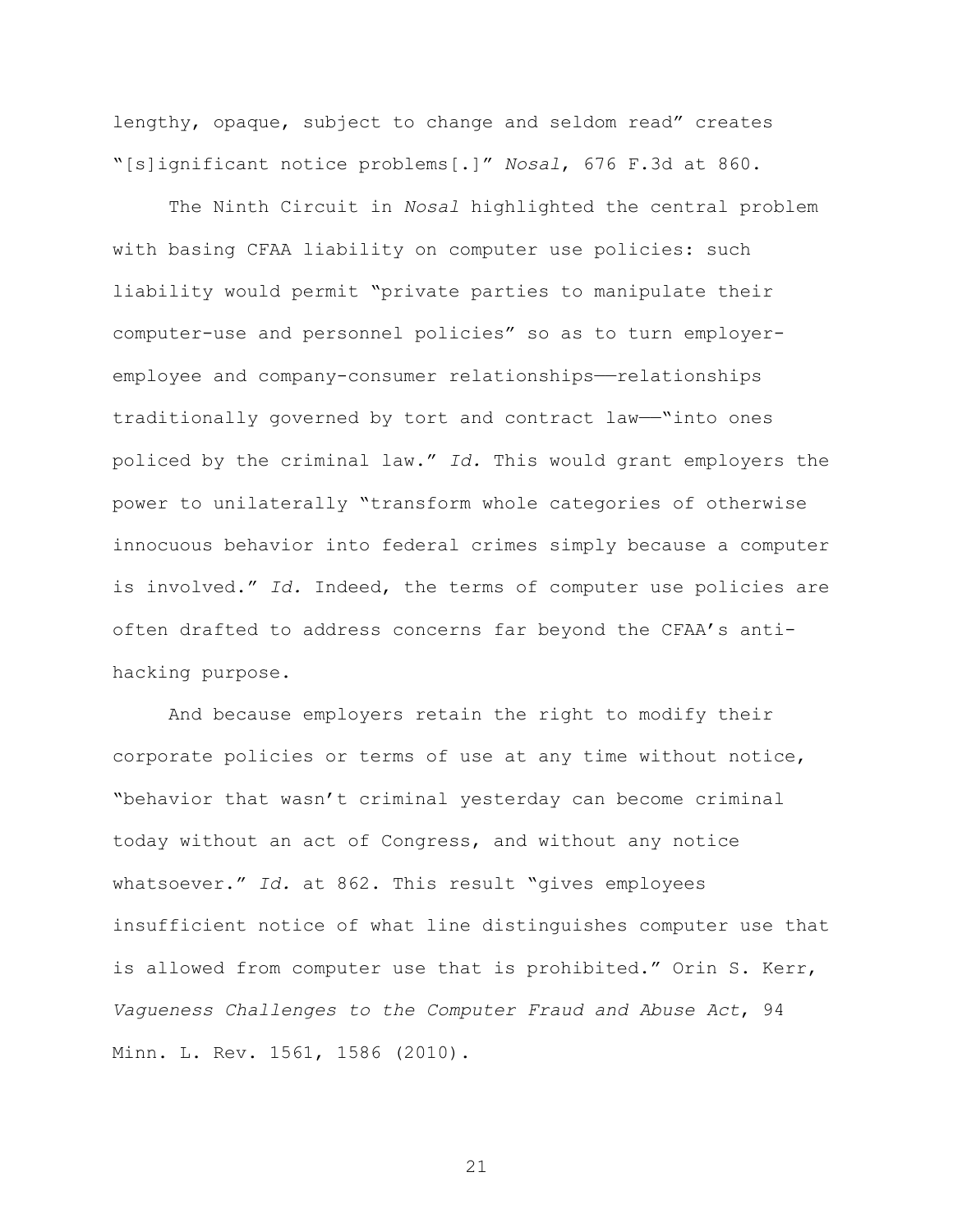Publicly-available computer use policies demonstrate the notice problems inherent in premising criminal liability on corporate use policies. One Internet and email use policy, for example, states that computer use restrictions include "but are not limited to" seven specific prohibitions, as well as "any other activities designated as prohibited by the agency."<sup>7</sup> Such lack of specificity is exacerbated by the fact that employers often reserve the right to change policies at any time without advance notice.<sup>8</sup> Attaching criminal punishment to breaches of such vague, boilerplate policies would make it impossible for employees to know what conduct is criminally punishable at any given time.

<u>.</u>

 $7$  Virginia Dep't of Human Resource Management, Use of the Internet and Electronic Communications Systems, http://www.dhrm. virginia.gov/docs/default-source/hrpolicy/pol175useof internet.pdf?sfvrsn=2; s*ee also* Susan M. Heathfield, Internet an d Email Policy, http://humanresources.about.com/od/policiesandsa mples1/a/email\_policy.htm (warning that "Internet use, on Company time, is authorized to conduct Company business only," and "[o]nly people appropriately authorized, for Company purposes, may use the Internet[.]").

<sup>8</sup> *See, e.g.*, Employee Handbook, http://www.hrvillage.com/download s/Employee-Handbook-Template.pdf ("The policies stated in this handbook are subject to change at any time at the sole discretion of the Company."); Dartmouth College, Employment Policies and Procedures Manual, http://www.dartmouth.edu/~hrs/po licy ("The policies are intended as guidelines only, and they may be modified, supplemented, or revoked at any time at the College's discretion.").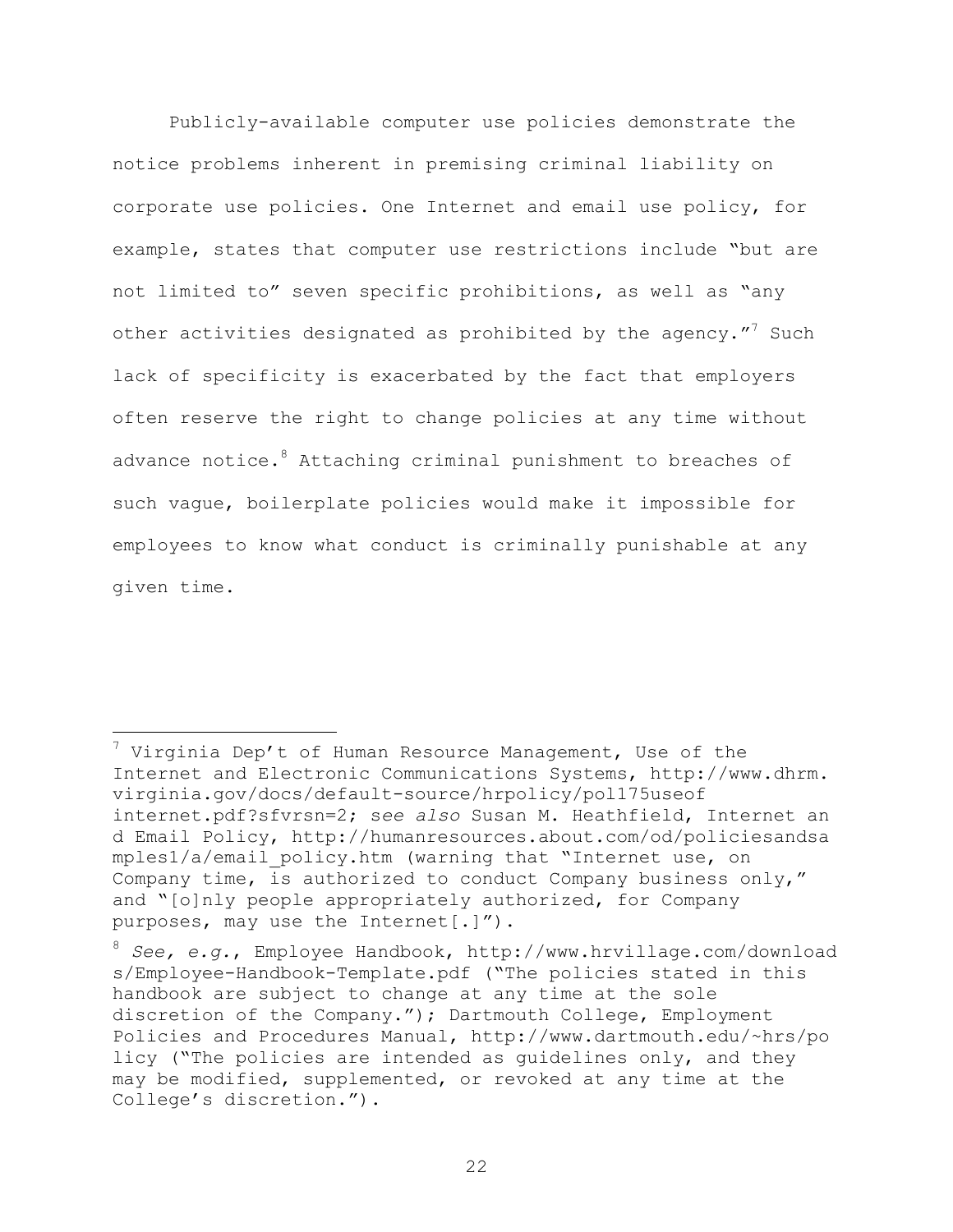### **b) Basing CFAA liability on violations of use restrictions would permit capricious enforcement by prosecutors.**

As the Supreme Court has stated, "if arbitrary and discriminatory enforcement is to be prevented, laws must provide explicit standards for those who apply them." *Grayned v. Rockford*, 408 U.S. 104, 108 (1972). "A vague law impermissibly delegates basic policy matters to policemen, judges, and juries for resolution on an ad hoc and subjective basis, with the attendant dangers of arbitrary and discriminatory application." *Id*. at 108–09.

The lower court's decision permits arbitrary and discriminatory enforcement by expanding the scope of CFAA liability to cover millions of ordinary individuals who violate computer use restrictions every day via innocuous and ordinaryindeed, routine——online behaviors, such as sending personal email or checking the score of a baseball game on ESPN.com. *See Nosal*, 676 F.3d at 860. This sweeping interpretation creates the potential for draconian results not only in the context of employees who momentarily stray from their work duties, but also in the context of Internet users who unknowingly violate a website's terms of use. Through interpreting the CFAA in a way that would "criminalize a broad range of day-to-day activities," the lower court subjects employees and Internet users alike to prosecution at the whim of prosecutors, who can pick and choose which violations they wish to penalize. *See United States v.*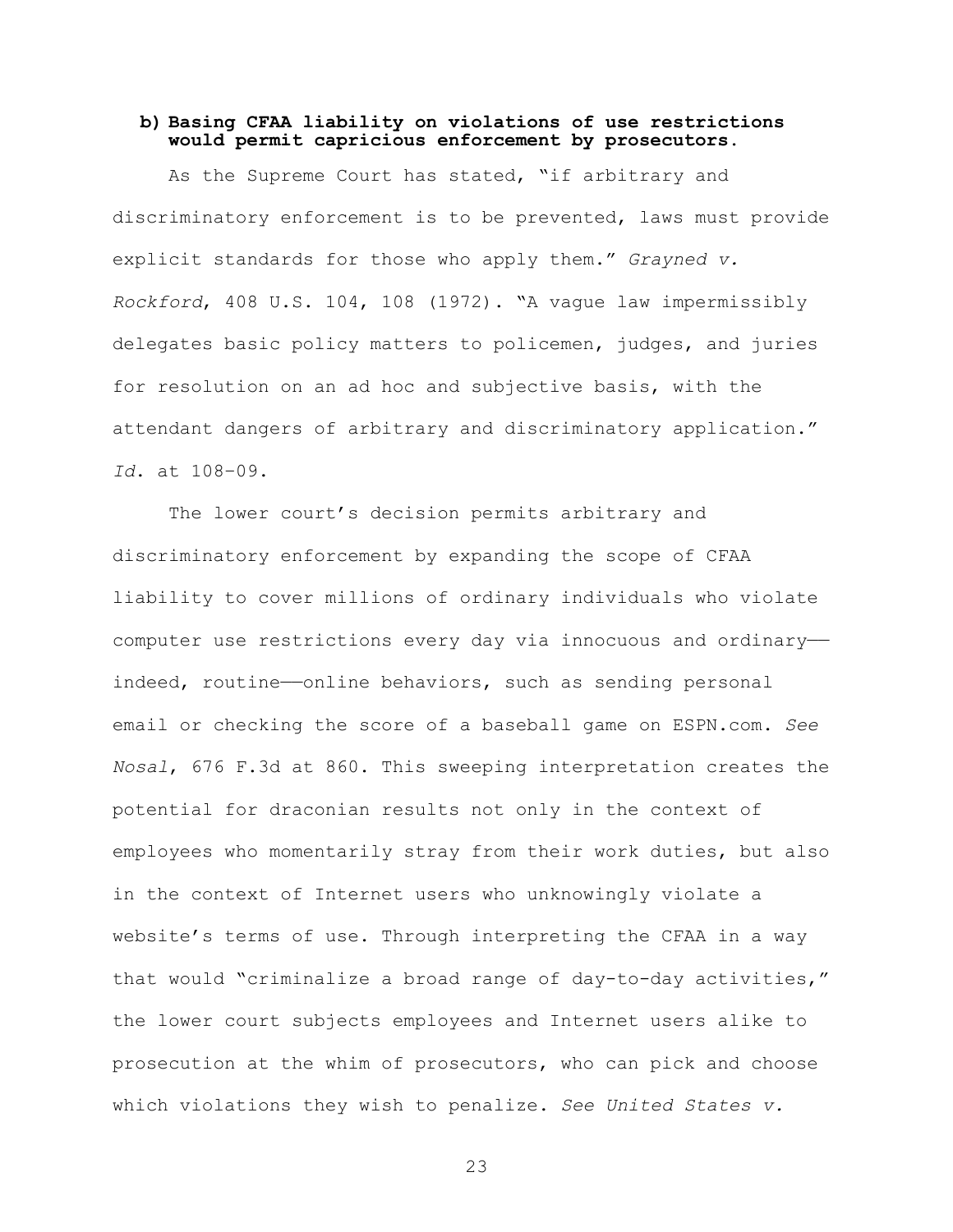*Kozminski*, 487 U.S. 931, 949 (1988). Such broad statutory interpretation "'delegate[s] to prosecutors and juries the inherently legislative task of determining what type of . . . activities are so morally reprehensible that they should be punished as crimes' and would 'subject individuals to the risk of arbitrary or discriminatory prosecution and conviction.'" *Nosal*, 676 F.3d at 862 (citing *Kozminski*, 487 U.S. at 949). Here, by giving that much power to prosecutors, the lower court has "invit[ed] discriminatory and arbitrary enforcement." *Id.*<sup>9</sup>

As the Supreme Court has noted, the Constitution "does not leave us at the mercy of *noblesse oblige*" by the government. *United States v. Stevens,* 559 U.S. 460, 480 (2010); *see also Nosal*, 676 F.3d at 862. Indeed, "[w]hile the Government might promise that it would not prosecute an individual for checking Facebook at work, we are not at liberty to take prosecutors at their word in such matters." *Valle*, 807 F.3d at 528. As the Second Circuit held in rejecting the government's broad interpretation of the CFAA in *Valle,* "[a] court should not uphold a highly problematic interpretation of a statute merely

1

 $9$  This would be true even if the lower court's decision applied only to computer use restrictions phrased in terms of access, such as the manner-based restriction on access at issue in this case or the purpose-based restriction on access at issue in *Valle. See* 807 F.3d at 513. Employers and website owners would simply start drafting all computer use restrictions to read as "access" restrictions——or "manner of access" restrictions——to preserve potential CFAA liability.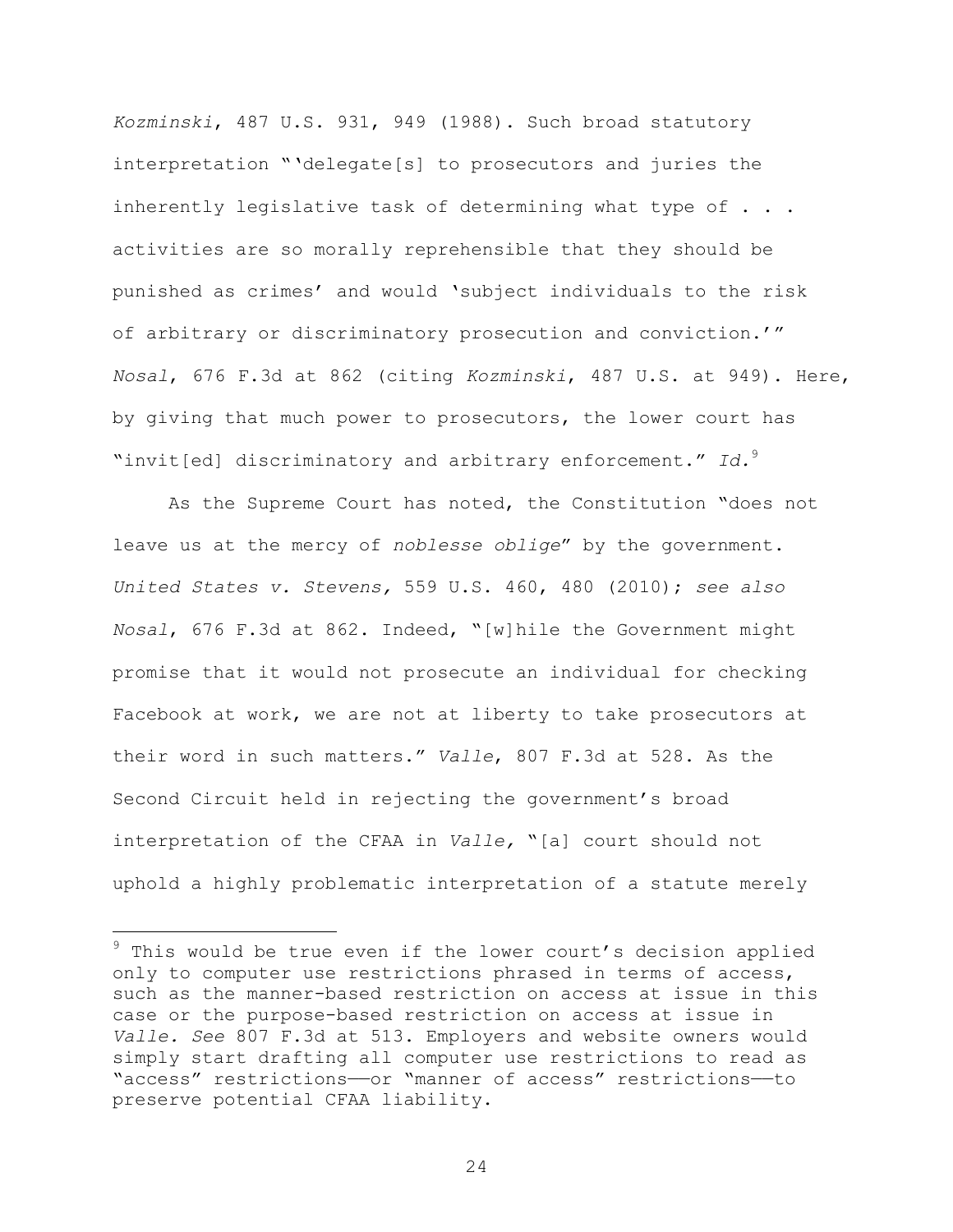because the Government promises to use it responsibly." Id. at 528 (citing Stevens, 559 U.S. 460, 480 (2010)). In order to avoid fatal vagueness problems, the CFAA must be narrowly applied to only the behavior Congress clearly intended to criminalize: "hacking."

### Conclusion

This Court should reverse Appellant's conviction under Specification 13 of Charge II.

Date: San Francisco, California 17 May 2016

Respectfully submitted,

Jamie Williams

Andrew Crocker ELECTRONIC FRONTIER FOUNDATION 815 Eddy Street San Francisco, CA 94109 Tel: (415) 436-9333 Fax:  $(415)$  436-9993 jamie@eff.org

Counsel for Amici Curiae<sup>10</sup> Electronic Frontier Foundation, National Association of Criminal Defense Lawyers, and Center for Democracy & Technology

<sup>&</sup>lt;sup>10</sup> Above-listed counsel are not admitted to practice before this Court and therefore request permission, pursuant to Rule 8(c) of the Court of Criminal Appeals Rules of Practice and Procedure, to appear pro hac vice for the limited purpose of submitting this amicus brief. Good cause exists to grant this request given the serious nature of the issues at stake in this case. Counsel are members in good standing of the bar in California and are admitted to practice before various federal courts.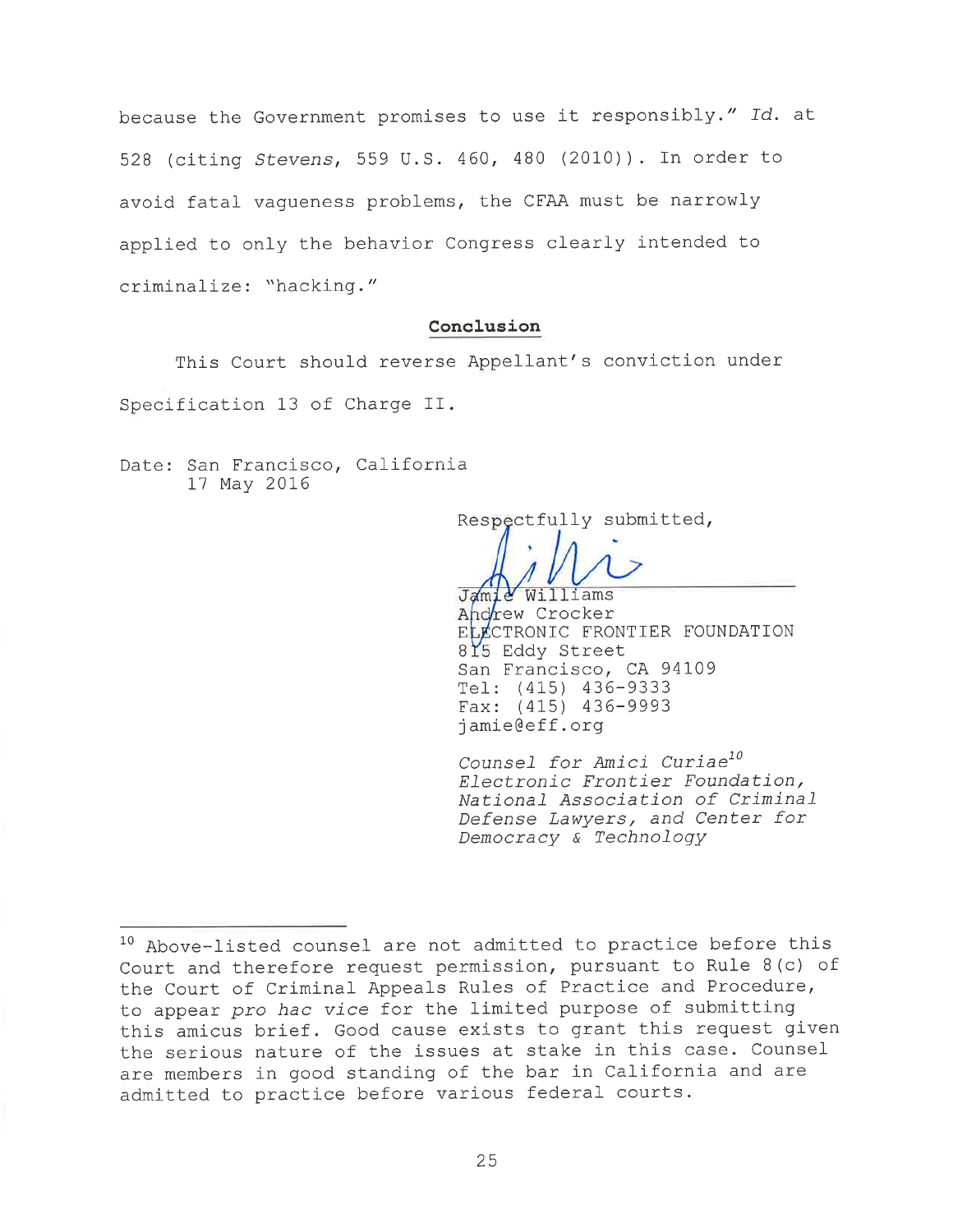#### **CERTIFICATE OF FILING AND SERVICE**

I certify that I have, this 17th day of May, 2016, filed and served the foregoing Unopposed Motion for Leave to File Brief of Amicus Curiae and its attached Brief of Amici Curiae Electronic Frontier Foundation, National Association of Criminal Defense Lawyers, and Center for Democracy & Technology in Suppport of Appellant via overnight courier, copies to the Clerk of Court, counsel for Appellee, CPT Christopher A. Clausen, counsel for Appellant, Nancy Hollander, and the Government Appellate Division at the following addresses, respectively:

U.S. Army Court of Criminal Appeals Mr. Squires, Clerk of Court 9275 Gunston Road Fort Belvoir, VA 22060-5546 Tel: (703) 693-1301

- and –

Capt. Judge Advocate Christopher A. Clausen Appellate Government Counsel Government Appellate Division, Branch III U.S. Army Legal Services Agency 9275 Gunston Road, Room 2005 Fort Belvoir, VA 22060 Tel: (703) 693-0775 christopher.a.clausen2.mil@mail.mil

- and –

Nancy Hollander (counsel for Pfc. Manning) Vincent Ward Freedman Boyd Hollander Goldberg Urias & Ward P.A. 20 First Plaza, Suite 700 Albuquerque, NM 87102 Tel: (505) 244-7517 nh@fbdlaw.com

- and –